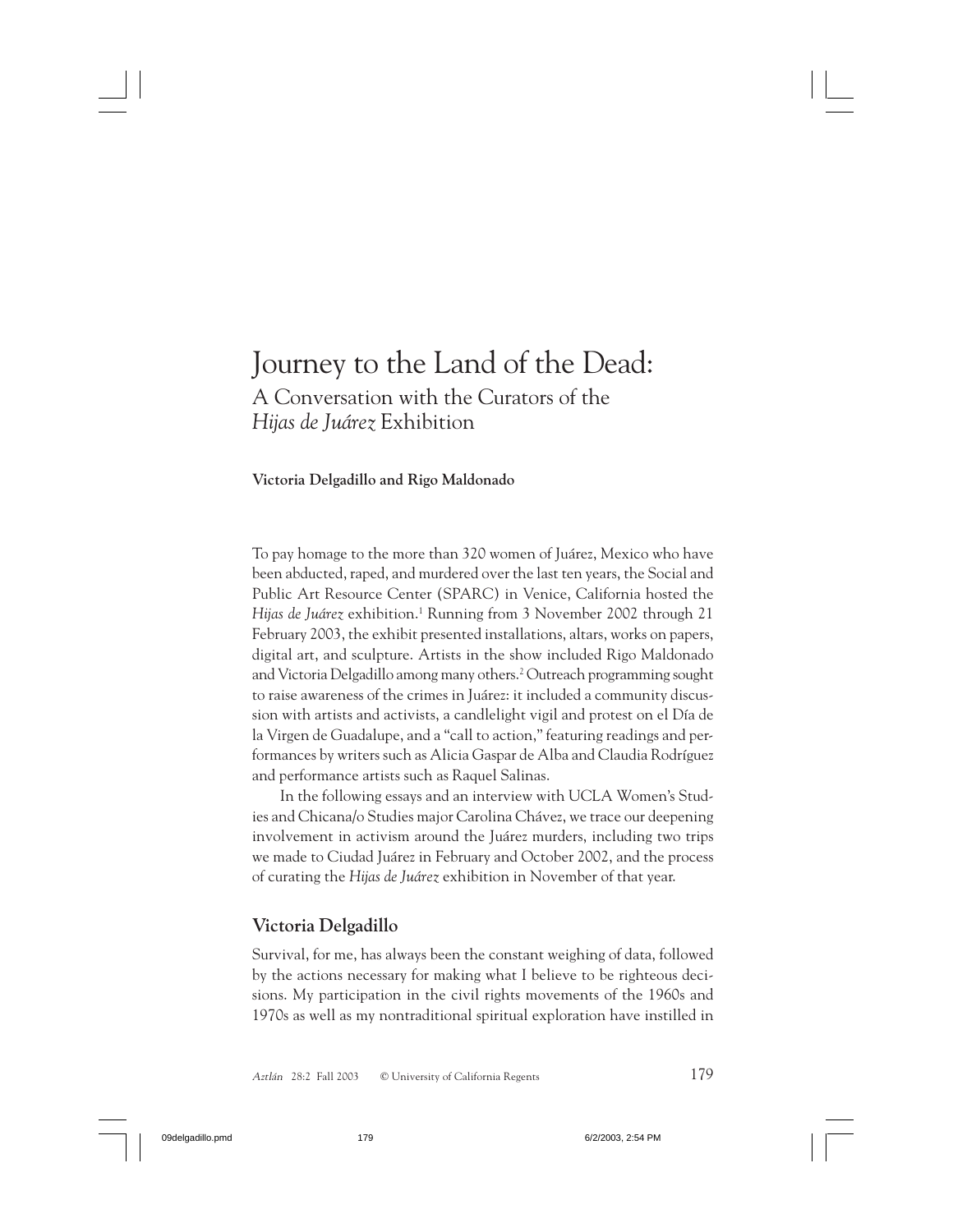

*Fig. 1. Rigo Maldonado and Victoria Delgadillo starting from scratch (2002). Snapshot by Jennifer Araujo.*

me the belief that anything is possible, no matter how great an obstacle or how seemingly impossible a venture. In my lifetime, I have witnessed many miracles.

Collaboration with anyone for any purpose is a marriage of ideas and beliefs. In my experience, choosing the appropriate collaborator for an exhibition makes the difference between a successful endeavor and one that is doomed to fail. The stress involved in producing the simplest event can easily ruin partnerships, especially if there is no true merging of visions and beliefs.

I met Rigo Maldonado in the fall of 1999 when we trav-

eled to China on a Chicana/o artist exchange. There was that instant spark in his eye that signaled to me his lighthearted playfulness, yet he spoke intelligently. This is important to me with friends and co-creators, because I feel that most times one has to give in to whatever a situation requires; you allow the situation to take you on a journey. I (and Rigo, too) went blindly to China, not knowing anyone, or what to expect—not even knowing if we would really be going, since the arrangements were made over the telephone by a mysterious voice with no face. Yet, there was a feeling at my core that I needed to go for … well, I didn't know at the time why, but I went anyway. As soon as the seat belt light went off, Rigo found me on the airplane and sat next to me. For fourteen hours we talked and laughed and found that our initial assumptions were true: we were very much alike. By the time we landed, I felt that he was someone I felt safe enough to share my thoughts with, that he possessed a grand energy and a generous spirit, and that we would become great friends.

We became the group's rebels, making excuses to skip the approved itinerary in order to find a solid black disco club lit only by red lanterns, to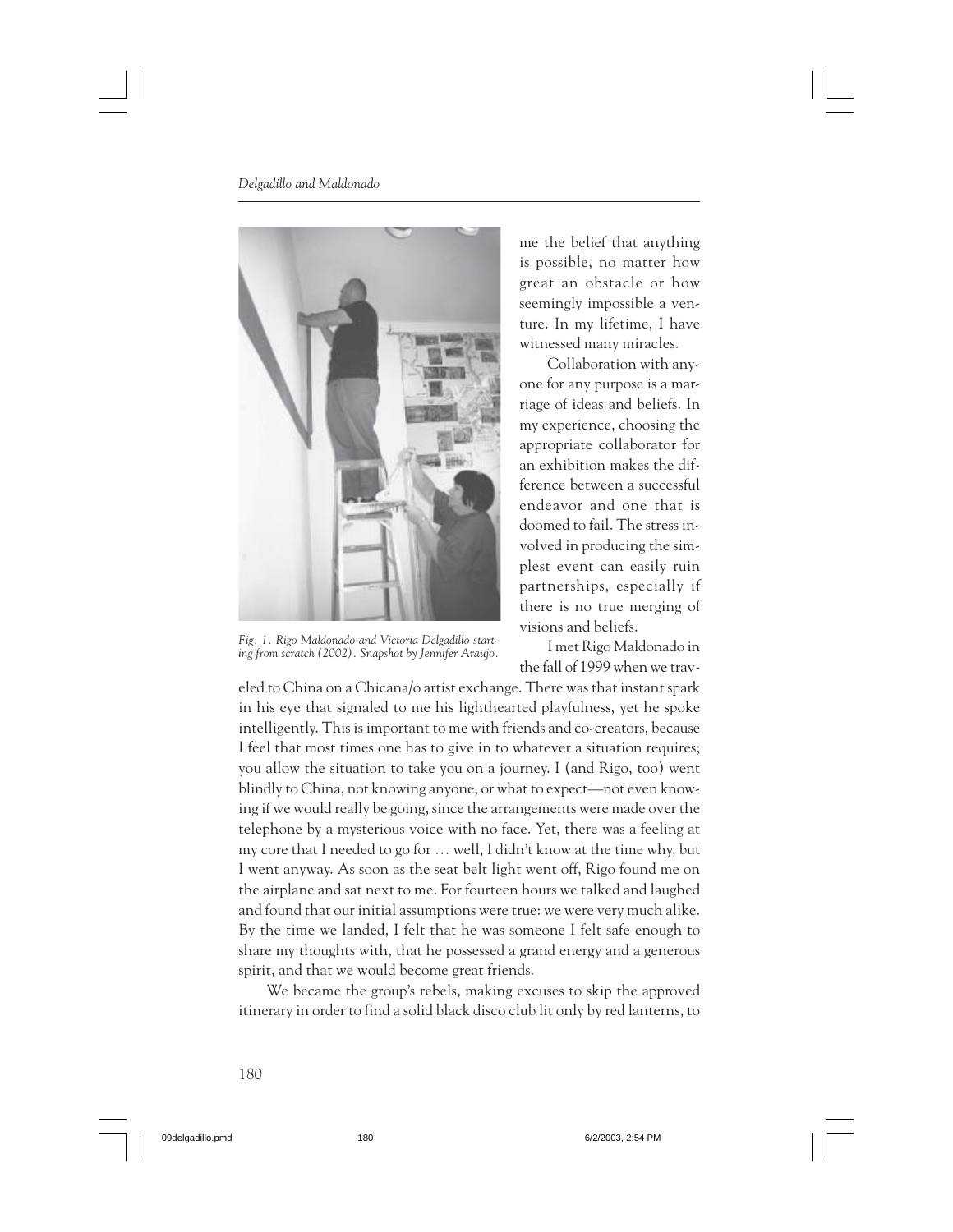enjoy a tea ceremony while we watched the Peking Opera, and—a must for Rigo—to go to the biggest and oldest cemetery in Beijing. "To see how they honor their dead," he said.

Through Rigo, I began to learn more about our Mexican/Chicana/o celebration of the dead. His knowledge of tradition, symbolism, and ceremony made me reacquaint myself with what I had known as a child and had learned from my mother. Although my spiritual path had taken me to a more esoteric, metaphysical understanding, I began to see the importance of keeping this ancient tradition true and pure.

The story of the creation of the *Hijas de Juárez* exhibition begins with resistance, specifically artistic resistance. The *Hijas de Juárez* exhibit is about resisting the fact that horrible, heinous crimes are being perpetrated against humanity, and more specifically against Mexicanas at the U.S. border, and no one knows why, cares about it, or does anything to put an end to it. I was led on the path to Ciudad Juárez by Azul Luna.

I met Azul about four years ago, when she was still going by the name Gabriela Parra. We were matched up by my art representative Adrian Rivas to work with filmmaker Pocha Pena and photographer Vanessa Sepulveda to create a Chicano film festival in Gabriela's neighborhood, called the First Annual Whittier Film/Video Festival, in the fall of 1999. My experience producing grassroots art events from conception through completion was coupled with her desire to bring a unique cultural experience to her community. My perception of Gabriela was that she was an extremely shy and kindhearted woman, yet strangely she seemed at the same time to possess great inner strength. Being a member of the unofficial Los Angeles network of Chicana/o artists , who are rich in ideas, human-power, commitment, and bartered resources (but very little more), I used my acquired guerrilla style of event planning to turn the Iguana Cantina Lounge, some student films, a first-time feature filmmaker's premier, and an academic film instructor's lecture into a memorable film festival evening. With this, I felt that Gabriela Parra had been baptized and given the beginning tools she would need to create her own future events. This is my way of giving to the community; this was the way I had been trained.

About a year later, Gabriela Parra (by then Azul Luna) contacted me regarding something that was going on in her hometown of Ciudad Juárez, Mexico. She wanted my input and resources to help her do something, yet could not explain over the telephone what she had in mind. I was skeptical. For me, my resources are like gold. I spend them wisely and judiciously, because I earn them by helping and bartering with fellow artists in the network,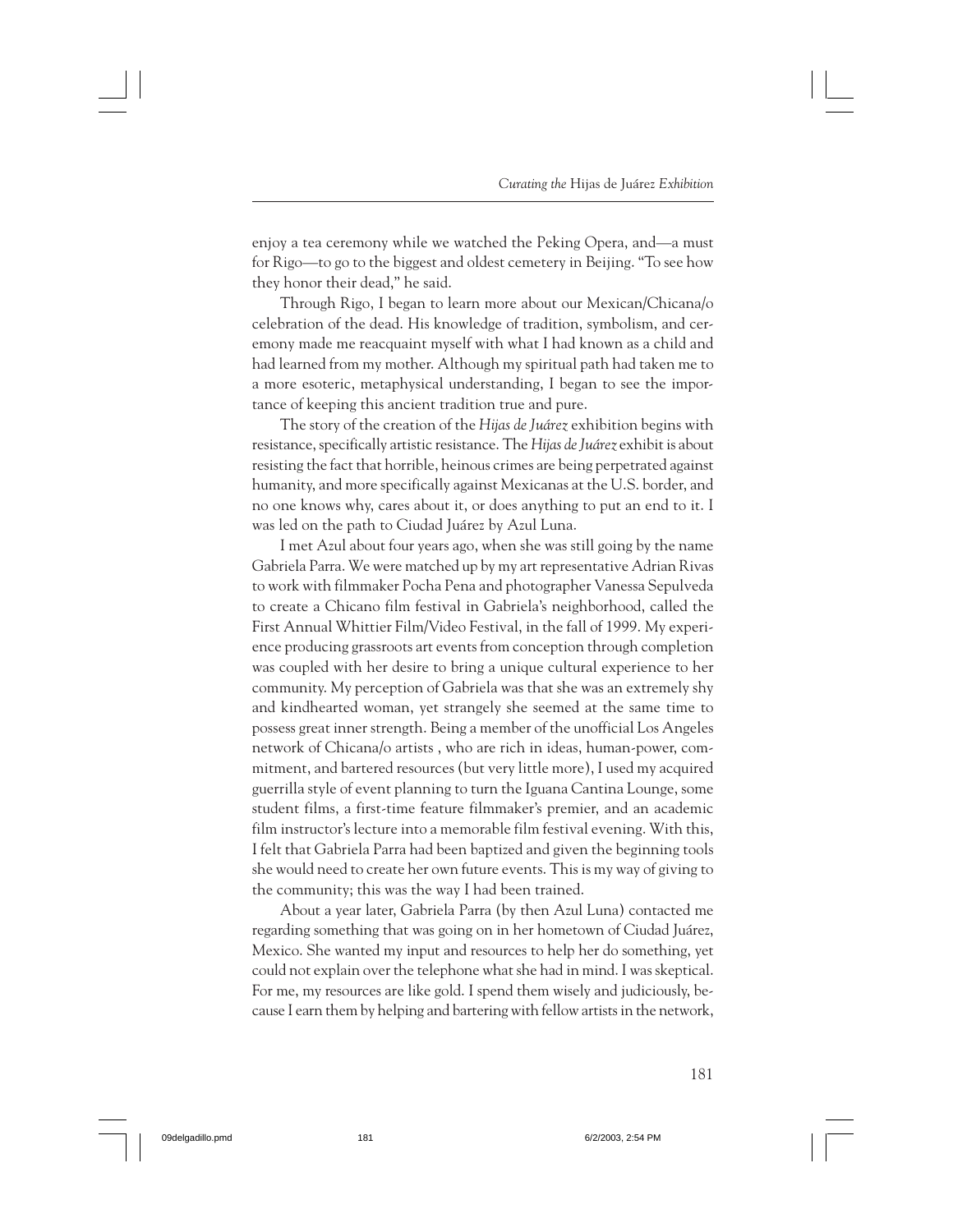and by nurturing important relationships. I was not ready to give them away so easily. I listened to Azul apprehensively. I certainly was not ready to join Azul in a collaborative effort where I provided all the work and she, all the issues that needed solving. My answer to her at that time was that she needed to show me what she was capable of and committed to doing.

I gave her some suggestions and contact names that would be helpful, but made it clear that she would have to explain what she wanted to do. Her purpose was still unclear to me, perhaps even to her at that time. We conferred by telephone for several months, and finally she decided that she would focus on organizing an art exhibit for her cause. It seems strange to say that, but this is the world of artists: eccentricities and creativity supercede rational thought. No one asks for clarification among artists, because either we are too self-absorbed or we can sense what the other is saying through some non-language of glances and actions. Azul enlisted a number of artists and executed a modest upstairs salon, one day only, followed by an evening of consciousness-raising visual and performance art. She called her group and the event itself "Viejaskandalosas."3 Her informational art exhibit took place in the spring of 2001 at Self Help Graphics in East L.A. It was the first event in Los Angeles to focus public attention on the murders in Juárez.

The event's opening was well received. The Spanish-language media was present to interview Azul. There was an information table with articles and flyers explaining what the victims' families were attempting to do in Ciudad Juárez. Through these materials, I began to understand the vast injustices that were occurring not that far from us. While Azul was being interviewed by the Spanish news, I listened to the questions and answers she gave. The media seemed well aware of the murders in Juárez, but they were more curious to know why this woman and group of artists, hundreds of miles away from the crime scene, felt they could do anything. The exhibit was up for that one Saturday evening, and then just as quickly taken down. The issues lay quietly, like bones in the Chihuahua desert.

A few months later, Azul contacted me. This time she was planning a caravan to Ciudad Juárez and another art exhibit with a "weekend of awareness" at the Instituto Nacional de Bellas Artes (INBA), the Ciudad Juárez branch of Mexico's national gallery. I met with Azul to discuss arrangements for the trip and the artists' responsibilities. I don't know whether it was my brain's refusal to understand and believe the magnitude of the events of the last ten years in Ciudad Juárez, but nothing seemed clear. We had no idea what we would confront. In the middle of the night in February 2002, we made our way toward Chihuahua, toward the border.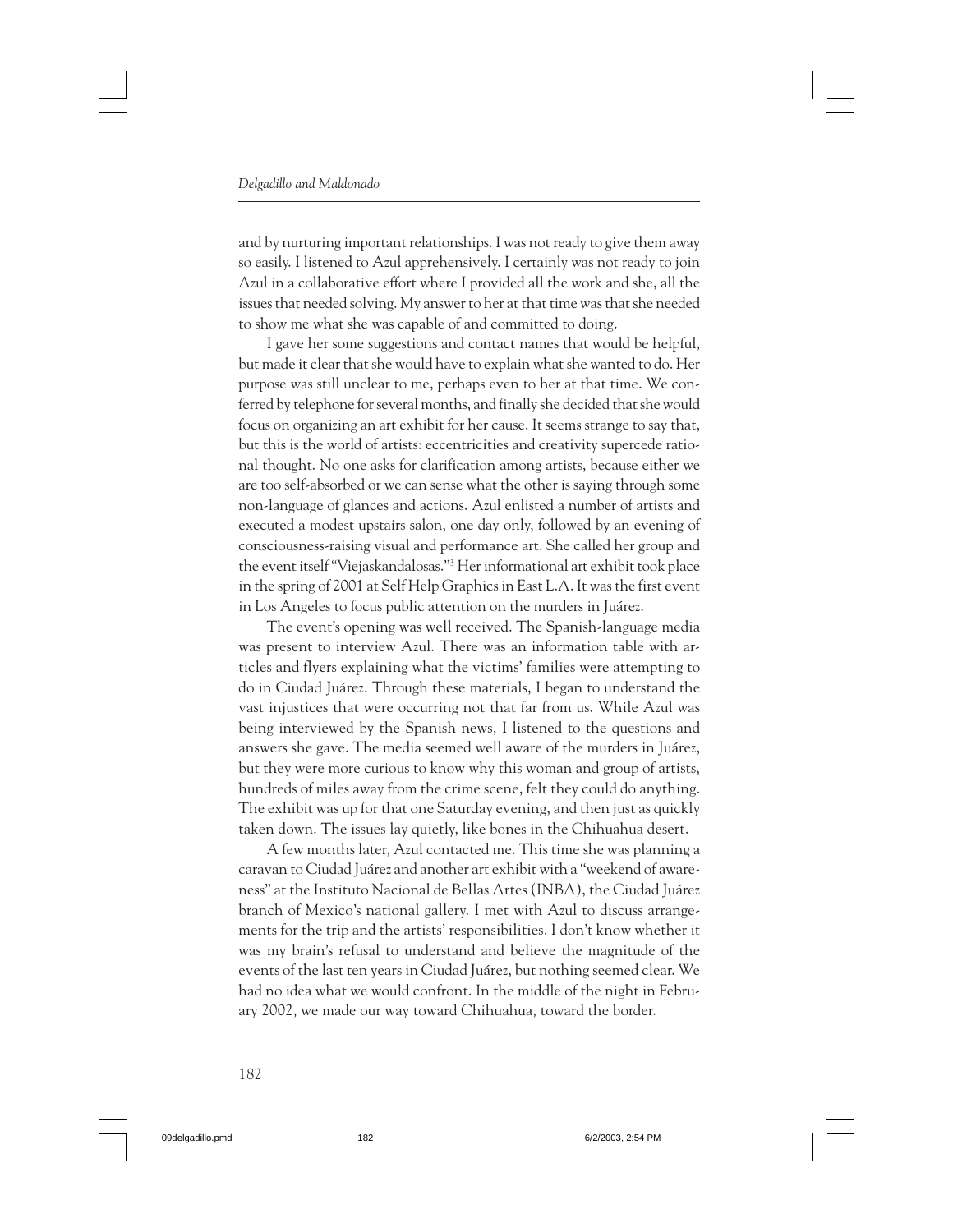*Curating the* Hijas de Juárez *Exhibition*



*Fig. 2. Basura (2002) by Jenina. Black and white photograph, 7.25" x 11".*

## **Rigo Maldonado**

In 1999 I started hearing stories of the disappearances of girls in the border town of Ciudad Juárez, Mexico. I heard these stories from family members, and blew them off as being part of another urban legend, like the infamous *chupacabra*. 4 However, long after the chupacabra had been laid to rest, reports about the missing women in Juárez continued. I checked the archives of the *Los Angeles Times* and alternative newspapers, expecting to find that the stories were a hoax. I was not able to locate any news articles. Even the Internet presented few findings. The disappearances of the women in Juárez seemed surreal to me: How could this have been happening for the last ten years, and no one know about it? Would I hear of this horrific tale on an episode of *X-Files*, or were the women really disappearing?

I first met Victoria Delgadillo in 1996 at the *Borders, Barriers and Beaners: Attacking the Myths* exhibit at SPARC. The curator, art historian Reina Prado, asked me to create an altar for the exhibit. I decided I would dedicate an altar to Juan Soldado, the unofficial patron saint of immigration. At the time, xenophobic sentiments were proliferating throughout California, and Mexican and Latino immigrants were being targeted by legislative propositions that would negatively affect their health care and education.5 Juan Soldado represented the image of Mexican/Latino immigrants as scapegoats for political gain. This was the first time I has dis-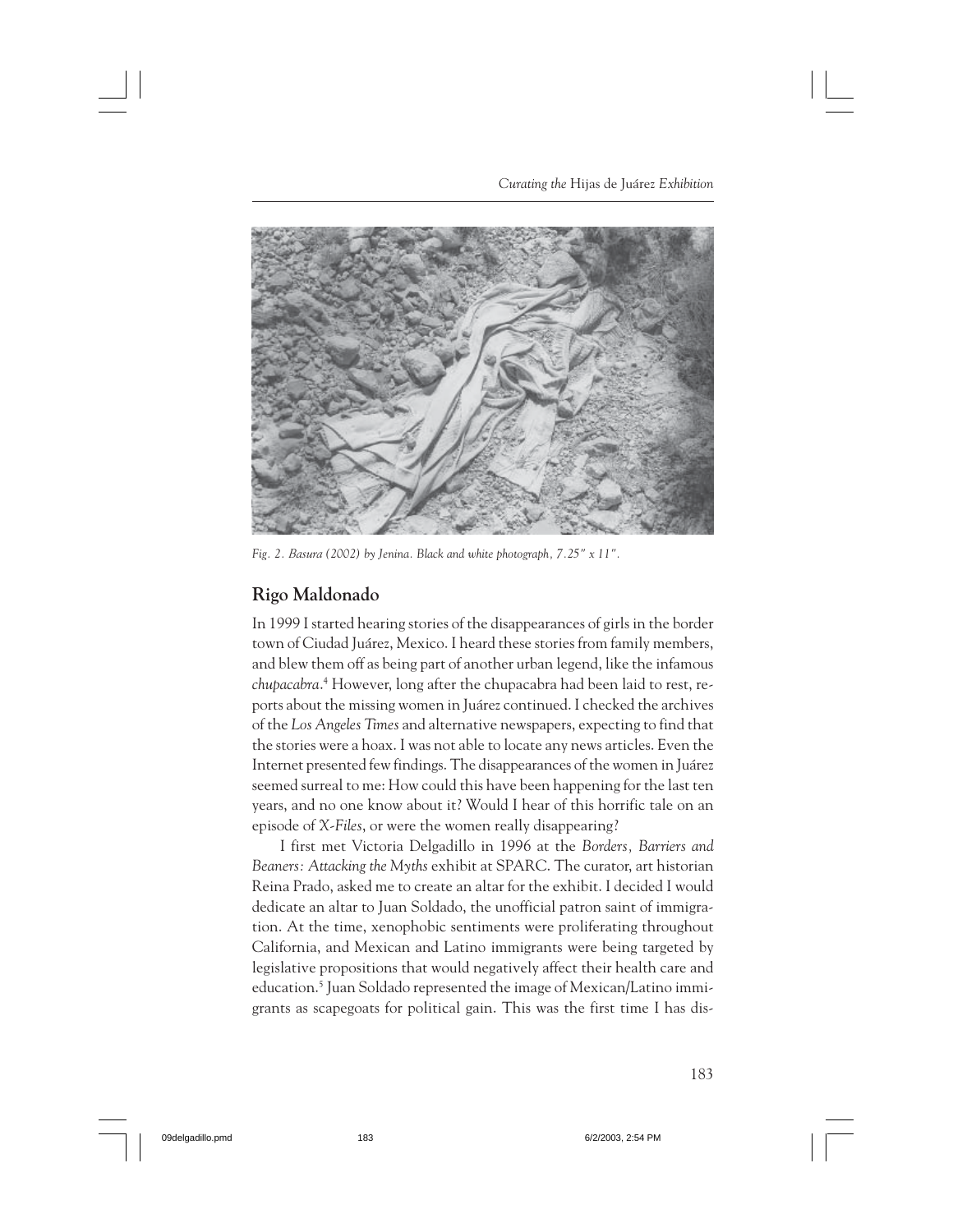played an altar in a public setting. At the opening reception, Victoria came up to me and asked me many questions. I was very nervous, and did not know how to respond. I maintained my distance and did not say much for fear she might discover that I was not a "real artist." I was like a deer in the headlights, frozen and in shock. I didn't talk to Victoria much, and thought that I would never see her again.

The overall response to the Juan Soldado altar was very positive. I continued creating, mixing traditional elements with modern technology in the process of altar making. Many of the altars I have created have had themes of Chicano heroes and heroines, anti-immigrant propositions, gang violence, AIDS, drug and alcohol abuse, and suicide. Most of the altars have deep personal connections to me, and I experience the process of creating an altar as a form of healing.

Two years after my first exhibited altar, I was invited to be part of an exchange of Chicano/a artists in China. Victoria was one of twelve artists invited. I immediately made contact with her, and for ten days we talked about every facet of our lives. She showed me many mystical and spiritual things I had never heard of. She talked about organizing her own exhibits and had a great d.i.y. (do it yourself) attitude about everything she was involved with. After the trip to China, we maintained contact and knew that we would be collaborating and bringing our various talents together.

Two years later, in the spring of 2001, Victoria invited me to an event at Self Help Graphics organized by a group named Viejaskandalosas. The group included artists, writers, and performers who were trying to shed light on the disappearance of many women in Ciudad Juárez, Mexico. Artwork was sporadically displayed in the community room and very little was said about the disappearances in Juárez. Viejaskandalosas founder Azul Luna spoke of a weekend caravan that would travel from Los Angeles to Juárez for an art exhibit and a solidarity march in support of the missing women.<sup>6</sup>

More than a dozen people met on Olvera Street in Los Angeles for the caravan to Ciudad Juárez. Spanish-language media documented the few people who held signs that read "¡Ni Una Mas!" and "Justicia Para Las Mujeres de Juárez." Many onlookers paid little attention to the signs, and some of the people who held the signs looked confused or unsure of what they were doing. Three vans and one car made up the caravan. Most of the people in the vans were artists who were going to perform at the Instituto Nacional de Bellas Artes. In the middle of the night, we embarked on the road trip that would reenergize my dormant activism.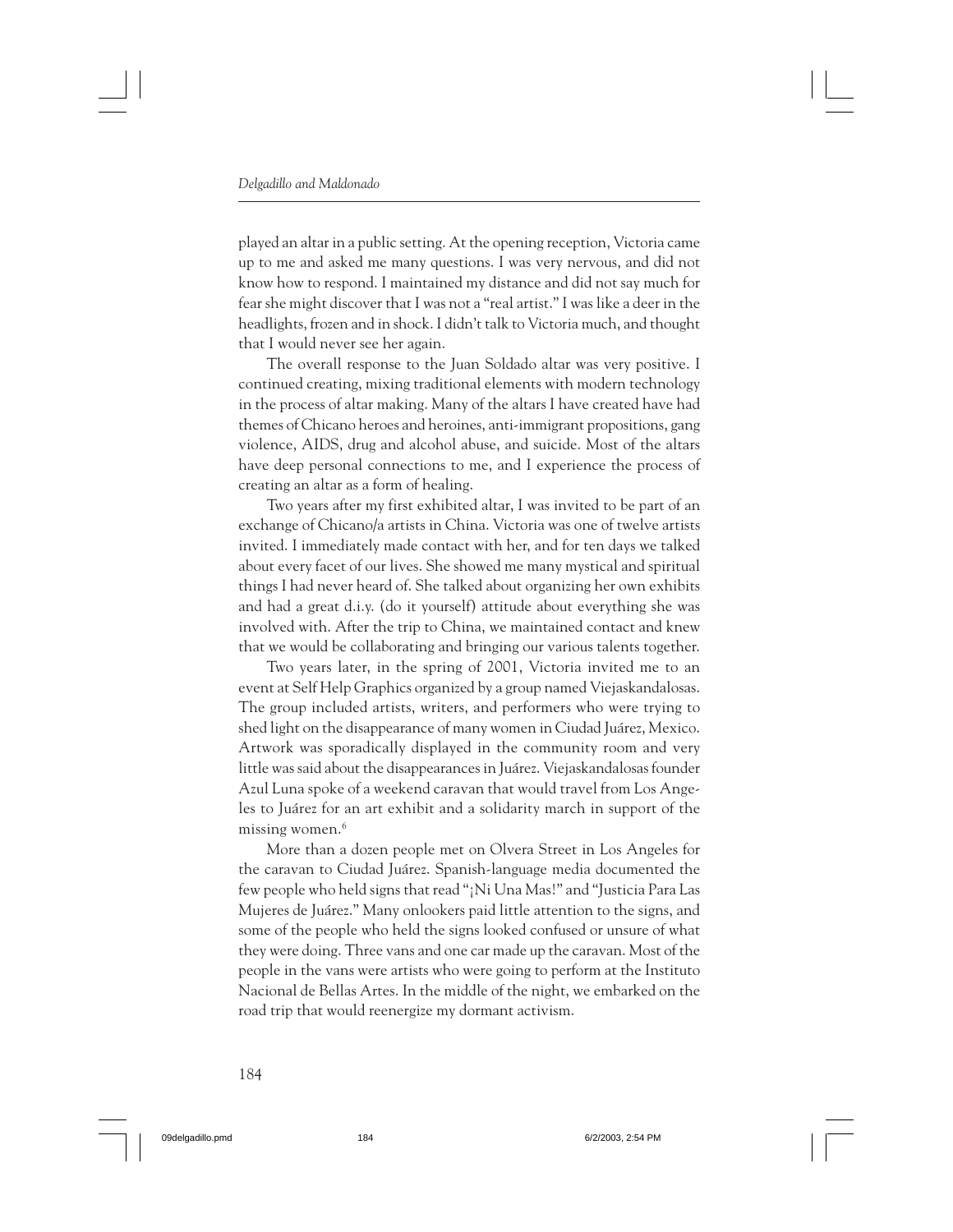Artists Raul Baltazar, Erika Elizondo, Victoria Delgadillo, and I drove for sixteen hours. To stay awake, we had many discussions, many of them having to do with gender, sexuality, and the essence of being Chicano/a. Before the road trip, most of our interactions had been at gallery events, parties, or other social gatherings. This was one of the first times we had been able to listen and talk to one another about growing up, our purpose as artists, and our ambitions in life. Through Victoria's knowledge of metaphysics, I learned about the importance of creating a balance in our artwork and activism. The next day we finally reached our destination: the El Paso–Juárez border.

As we crossed the *linea*, I noticed that the hills in Ciudad Juárez were packed with shanty homes built one on top of another. At the outer edges of town, iron gates surrounded nondescript buildings, which I assumed to be maquiladoras. Throughout the city, telephone poles were painted with black crosses on pink backgrounds.7 Some were barely noticeable, while others seemed freshly painted. One for each girl or woman who had died, we were told. As people went on with their daily activities, these crosses stood out. Along with the crosses, I noticed posters of missing girls. The handwriting said it all: *Se busca* or *La han visto?* Images of the girls varied from poster to poster. Some were pictured in school uniforms, others as *quinceañeras*; several identification photos had been enlarged, giving a ghostlike appearance to the missing. The crosses and posters made an inexplicable impact on me. I could not concentrate on why I was in Juárez, only on the crosses and the young girls' faces. I then realized that this was no longer a legend: it was true, in fact, that women were disappearing en masse in Ciudad Juárez.

That night we met with a group of local artists who housed us while we were in Juárez. The artists shared stories of horrific tales, some I had been hearing about. One story that was ingrained in my head was that of Armine. She lived next to a small creek with high vegetation. In the early hours of the morning she heard a woman cry out for help, screaming until her voice was muffled. Armine called the police, pleading that they investigate the cries. The police told her that the district she lived in was not in their jurisdiction and hung up the phone. Too fearful to act any further, Armine and her roommate did nothing more, nor did any of their neighbors. This had happened before; later they would read of another missing girl. There was an agreed-upon silence in Juárez. No one dared to speak out. "If one speaks out, they then have to live in constant fear that their life might be taken at any moment," we were told.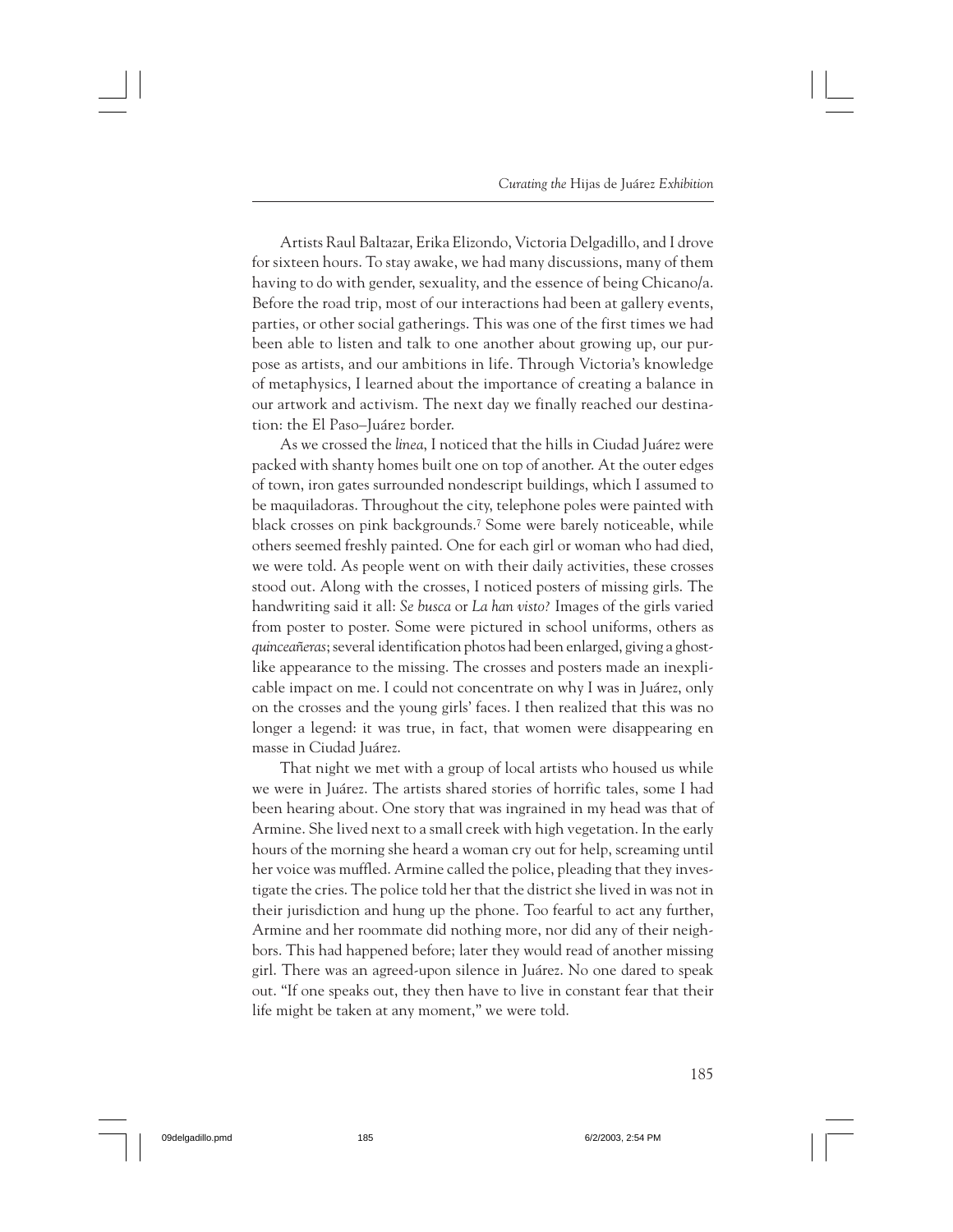

*Fig. 3. Missing Young Woman (2001) by Ester Hernández from the film Señorita Extraviada and promotional poster. Screen print, 17" x 22".*

Holding banners, we marched over the downtown bridge that ties Juárez to El Paso at the border. Some people honked their horns in support of our protest, while others ignored our pleas for justice. As we marched, some of us began to speak with mothers of the victims who marched along with us. One mother in particular spoke about how she blamed herself for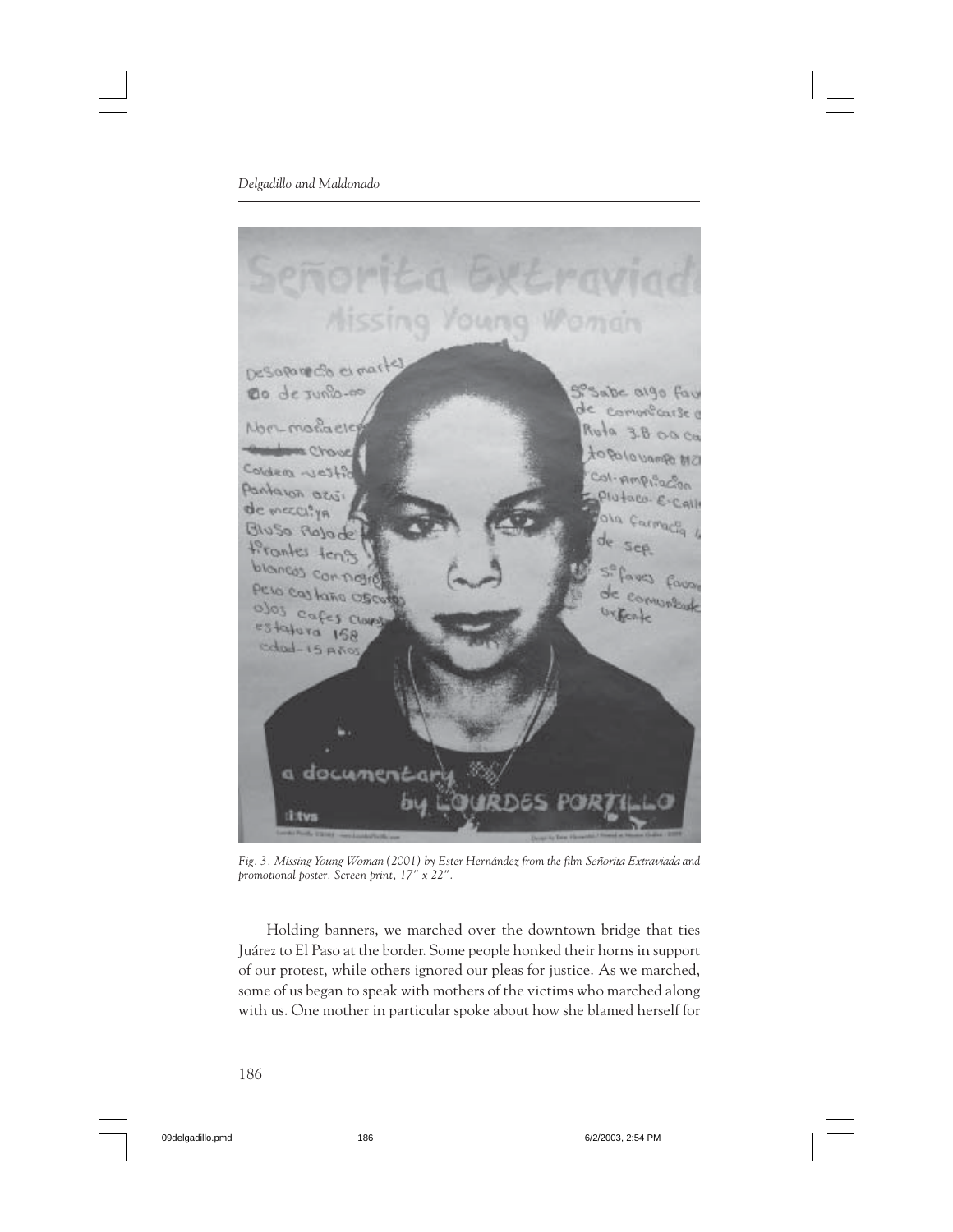what had happened. This woman was the mother of Laura Berenice Ramos Monárrez. Erika interviewed the mother as she spoke of her daughter's love of Banda El Recodo and her dedication to the family. She said that she had felt guilty: God took her daughter because she was a bad mother.

Even the most basic conversation in Spanish separated Raul, Victoria, and myself from these mothers; our emotions and lack of vocabulary vexed us and prevented us from finding the appropriate words to offer sympathy. We stood in silence as we began to grasp the overwhelming magnitude of what these women were experiencing and the events that were plucking the lives of so many young women from Ciudad Juárez. The reported count of women found dead as of that date: 310. And hundreds more were still missing.

After marching in silence, Raul, Victoria, and I processed all of the information we had just received. As artists, we wanted to do something in return, to help the living victims and at the same time to honor the spirits of the women who were no longer there. The original concept was that Victoria and Raul would paint a portrait of Laura Berenice, and I would create a frame for it. After the portrait was complete we had an

idea to do a caravan through California, Arizona, New Mexico, Texas, and then into Juárez. We would stop in major cities and use the portrait to bring attention to the violence that was occurring in Juárez. The final stop would be in Laura Berenice's neighborhood, where the portrait would be on permanent display.

The ride back home was quiet: this horrific tale of murdered and missing women had become true. We returned to Los Angeles a little drained but full of hope. The images of the land, the people, the crosses, and women kept appearing in my mind. When I



*Fig. 4. Naceran Flores (2002) by Chisco. Papier maché three-dimensional sculpture, 2' x 3'. Photo by Rigo Maldonado.*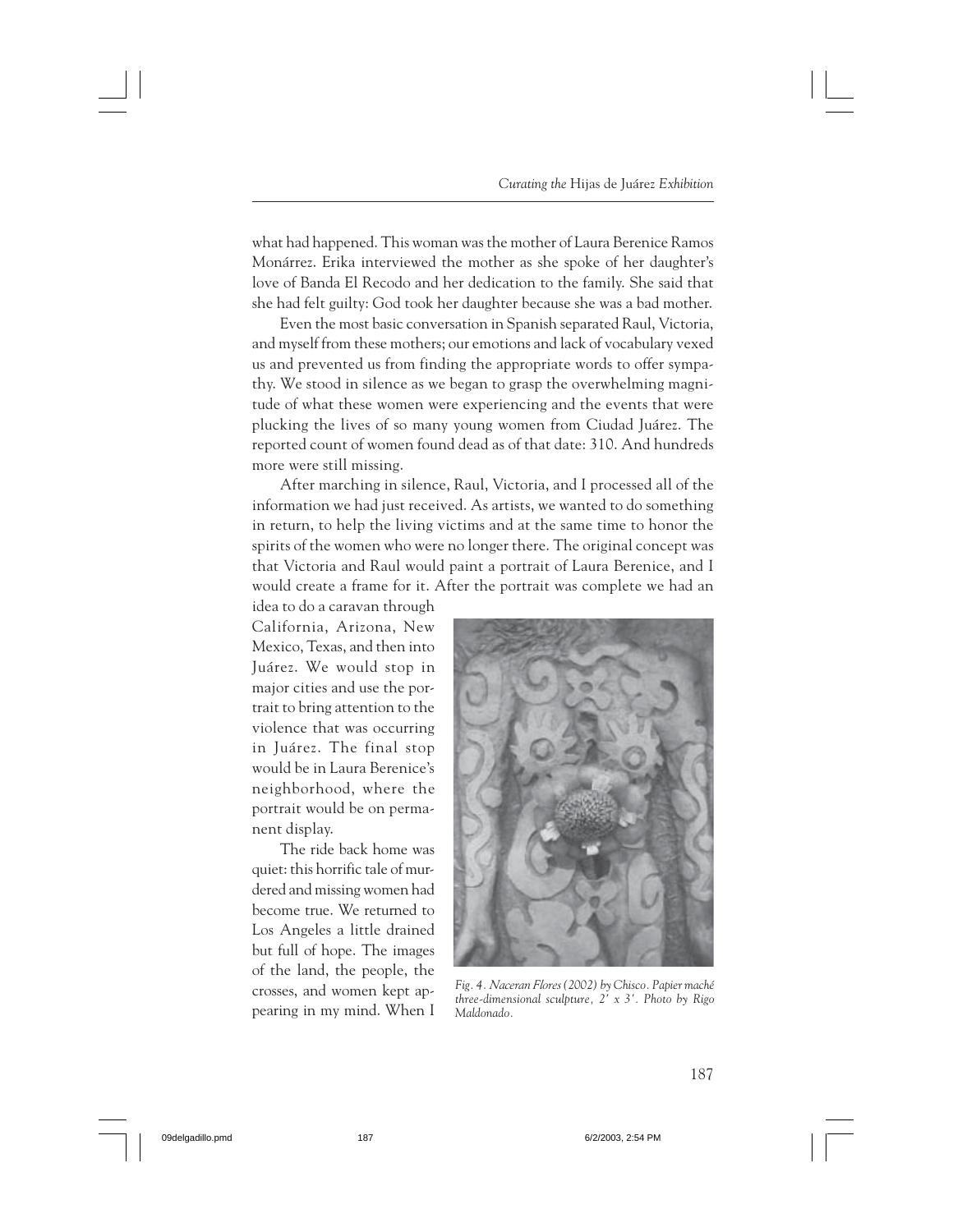closed my eyes, I would see the images of the women and imagine their final moments on earth. We could not hold our silence, and began talking to friends, colleagues, and family. With our creative energies, we were determined to expose the issue in Los Angeles to create international pressures, and to help our people in Ciudad Juárez.

My exposure to the art world began with a high school field trip to the Wight Gallery at the University of California, Los Angeles. The CARA (Chicano Art Resistance and Affirmation) exhibit finally validated my existence through the eyes and hands of other artists. The artwork exhibited challenged many stereotypes of Chicanos and Chicanas. We were no longer depected as la Virgen de Guadalupe or as Aztecs carrying a princess. Our art was no longer just the plaster figurines you could buy at the border with Tijuana. The CARA exhibit affirmed our political, social, historical, and cultural contributions to the United States. My understanding of art as being only for rich white people and inaccessible to everyone else was broken that day. I no longer had to imagine myself in drawings and paintings in galleries and museums; the images I saw that day represented my political, social, and cultural being.

Of all the works at the gallery, the one with which I felt most connected was Amalia Mesa-Bains's installation titled "An Ofrenda to Dolores del Río." The artist had conceptualized the altar as the movie star's dressing table, compete with trinkets, photographs, and even a cup of real coffee, as though the actress had simply stepped out of the room and would return to finish applying her makeup. I stood in front of the altar for half an hour, absorbing every little detail of the installation: the way the fabric draped, how the items were placed and the imagery used, the pervasive smell of rose petals gathered in clumps at the foot of the table. The piece gave me a nostalgic feeling and a feeling of deep connection because I had done this type of artwork all along. As I stood in front of Mesa-Bains's masterpiece, I thought to myself, "I have been an artist all my life. I just didn't know I was creating art."

When I was growing up, my family's use of religious iconography throughout the house made our home look like an installation. As a child, I spent hours arranging and rearranging the santos, never realizing I was creating displays in my own home. After the CARA exhibit, I began researching my cultural traditions, and found one in particular that I did not know much about. I began to focus my research on the Day of the Dead. In 1994, after a friend's tragic death due to gang violence, I remembered Mesa-Bains's altar to Dolores del Río. Immediately I started collecting photographs, items my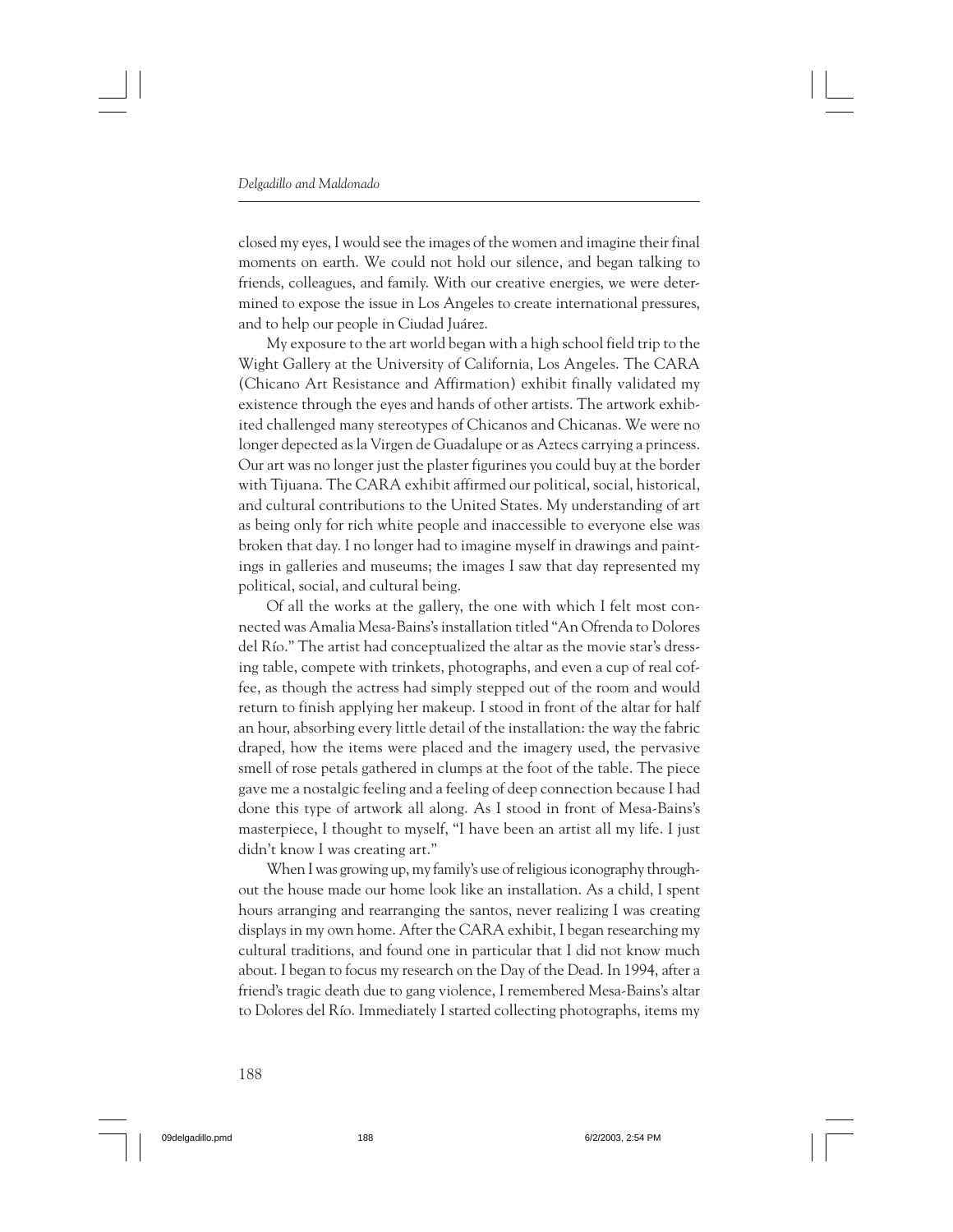*Curating the* Hijas de Juárez *Exhibition*



*Fig. 5. Para las muertas ofrenda (2002) by Ofelia and Elena Esparza (master altar makers). Mixed media installation, 10'h x 18'w x 6'd. With Laura Berenice (2002) by Victoria Delgadillo. Acrylic and collage, 4' x 4'. Photo by Jennifer Araujo.*

friend liked when he was alive, and created my first altar. Like many artists, I used the process of creating as a form of spirituality and healing.

Nowadays, however, the Day of the Dead has become a commercial commodity throughout California. Sponsors have seized on it as another opportunity to market their products to the Chicano community. On the 2002 Day of the Dead in Los Angeles, an altar competition was held at the Hollywood Cemetery with a \$1,000 cash prize. The winning entry was an altar dedicated to actress Hattie McDaniels. Watermelons, blackfaced stereotypical images, and fried chicken decorated the elaborate altar. In the center lay a coffin. Inside the coffin was a skull with a red handkerchief tied around it, adding to the Aunt Jemima syrup bottle caricature. The artist was dressed in a green "Southern belle" dress and enormous bonnet, wailing over the coffin. When asked why he decided to dedicate the altar to Hattie McDaniels, the artist stated, "I had the antebellum dress!" I felt ill. Not only was it insulting to the memory of Hattie McDaniels to display her as nothing more than a wide-eyed servant, it was insulting to the celebration as a whole. Day of the Dead has been attracting mainstream artists, New Agers, Goths, and many who have no idea of the importance and traditions of the celebration. Sponsors are treating it as another Cinco de Mayo, another opportunity to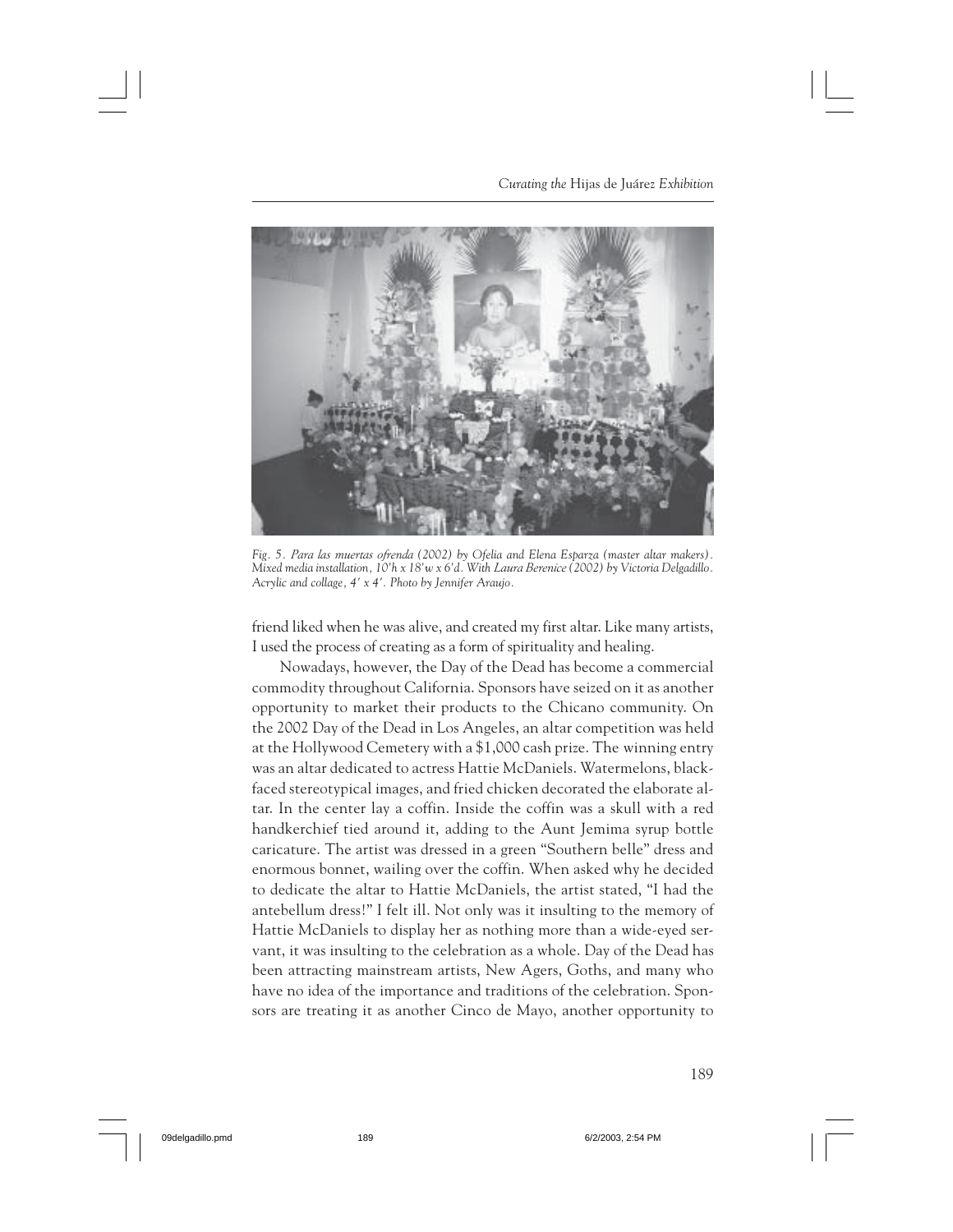sell beer, food, and unnecessary trinkets. In a Day of the Dead celebration, a life deserves neither prize money nor ranking.

When Judy Baca, creative director of the Social and Public Art Resource Center, asked me to curate an exhibit for SPARC's Day of the Dead show, I knew I did not want to perpetuate this commercialized aspect of the celebration. I had never been a curator, but felt that this show was something that needed to be done. Given SPARC's commitment to provide exhibition space for art addressing social and political issues, I realized that this was a venue in Los Angeles that I could use to bring a greater awareness of the tragedies that were occurring in Ciudad Juárez. I agreed to curate a Day of the Dead show at SPARC only if it dealt with the women of Juárez, and if I could co-curate it with Victoria. Both Victoria and I felt that the Day of the Dead was an appropriate and meaningful time to honor the more than 320 lives lost on the Juárez border. These women were never given a proper celebration of their lives; now it was their turn to have their names and stories known.

In the *Hijas de Juárez* exhibit, we wanted each artist to come up with his or her own conclusion about the violence that was occurring in Ciudad Juárez. We emphasized that it was not just a women's issue or a Mexican issue or a class issue: it was an epidemic of human rights violations that needed international pressure to be stopped.



*Fig. 6. Hijas de Juárez (2002) exhibition logo (the eyes of Laura Berenice Monarréz) by ARTO (Rigo Maldonado, Victoria Delgadillo, Martin Sorrendeguy). Ink on paper.*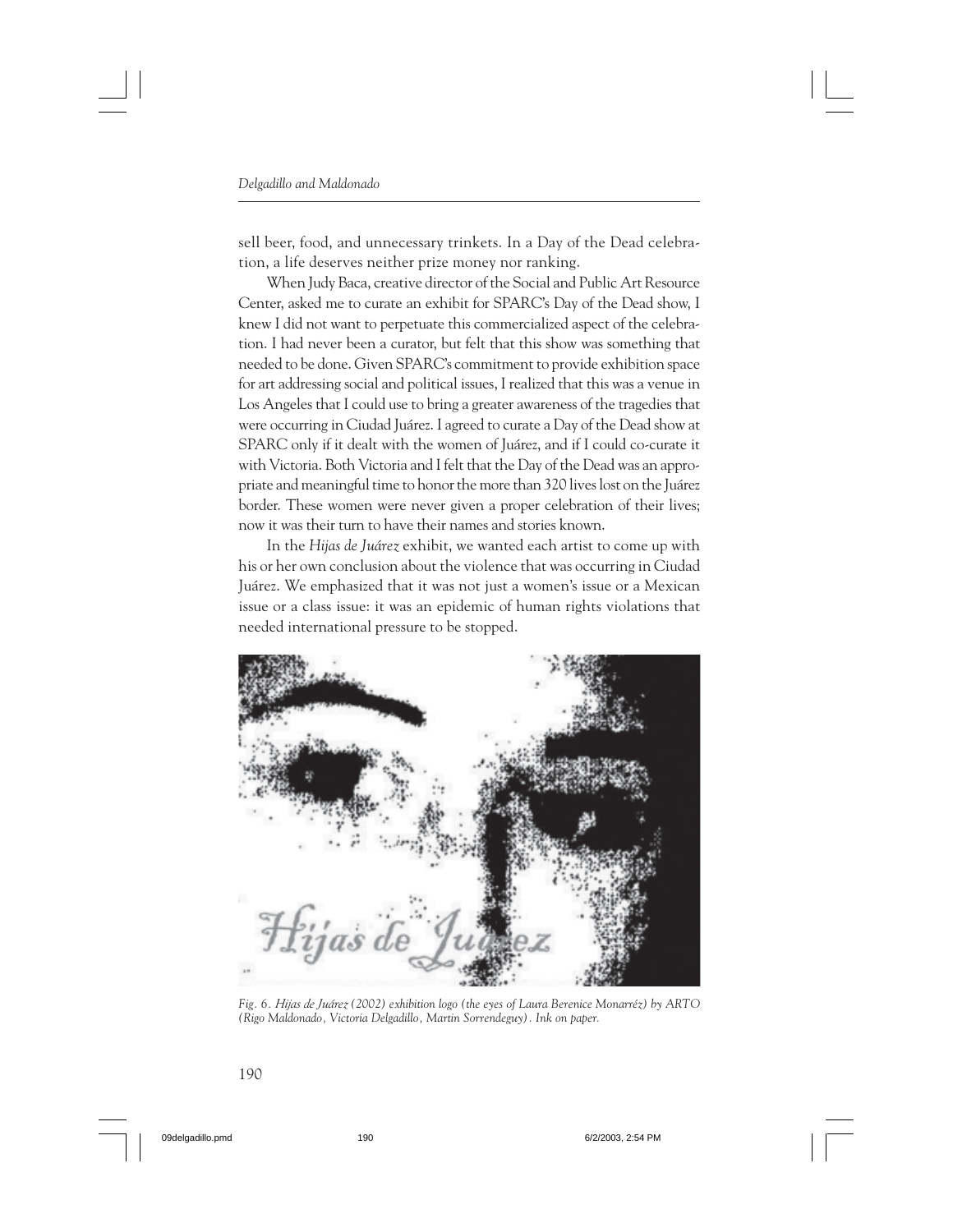## **Interview by Carolina Chávez**

**Carolina:** Why the name *Hijas de Juárez*?

**Rigo:** We were stuck on the title and we really wanted a name that would honor the women, as well as bring awareness. We asked for help, and a friend, writer Aida Salazar, came up with the title *Hijas de Juárez.* It's a take on Mexican president Benito Juárez—Mexico's only indigenous president—and at the same time refers to Ciudad Juárez, where many young women come from poor, rural backgrounds. Most are indigenous, or what some people perceive to be indigenous. We wanted that kind of tag line off of the imagery of "Benito Juárez" and "Ciudad Juárez."

**Victoria:** Also, with the name of "Benito Juárez" there is a sense of revolution, a sense that the poor and the indigent do have the ability to change things, so this fulfilled many of the aspects we were trying to convey with this exhibit.

**Carolina:** At the time, were you conscious of the fact that most of those girls weren't from Juárez?

**Rigo:** No, but once we did more research, we found that a majority of the women weren't from Juárez, that they were coming from rural towns. Juárez was their final stop.

**Victoria:** I don't think it matters that they did not originate from Ciudad Juárez; it's where they wound up, where they wanted to go to be hopeful for their futures and their lives. But their aspirations didn't work out in the way they expected.

**Carolina:** What did you feel when you went to Juárez?

**Victoria:** Juárez seems to be some kind of harvesting field of young women, it's insane. I grew up on the border of San Diego and Tijuana, and I never thought something like this could happen where I grew up. This is really hard to fathom.

**Rigo:** Juárez is fascinating. When we were there, we went with a local citizen group on an expedition to try and find bodies or evidence on the outskirts of town. There we were, climbing up hills, and it's just amazing to see the panoramic difference. When you look south you see Juárez and the shanty homes, but if you look north, toward El Paso, it's very hopeful. You see all these buildings and freeways. It looks really beautiful in comparison. I think that these women may have hoped that one day they would cross over to the other side. Ciudad Juárez seems to be such a temporary, cardboard pit stop. It must be sad to be in that situation, where you are stuck somewhere, where the financial situation is very extreme, where it's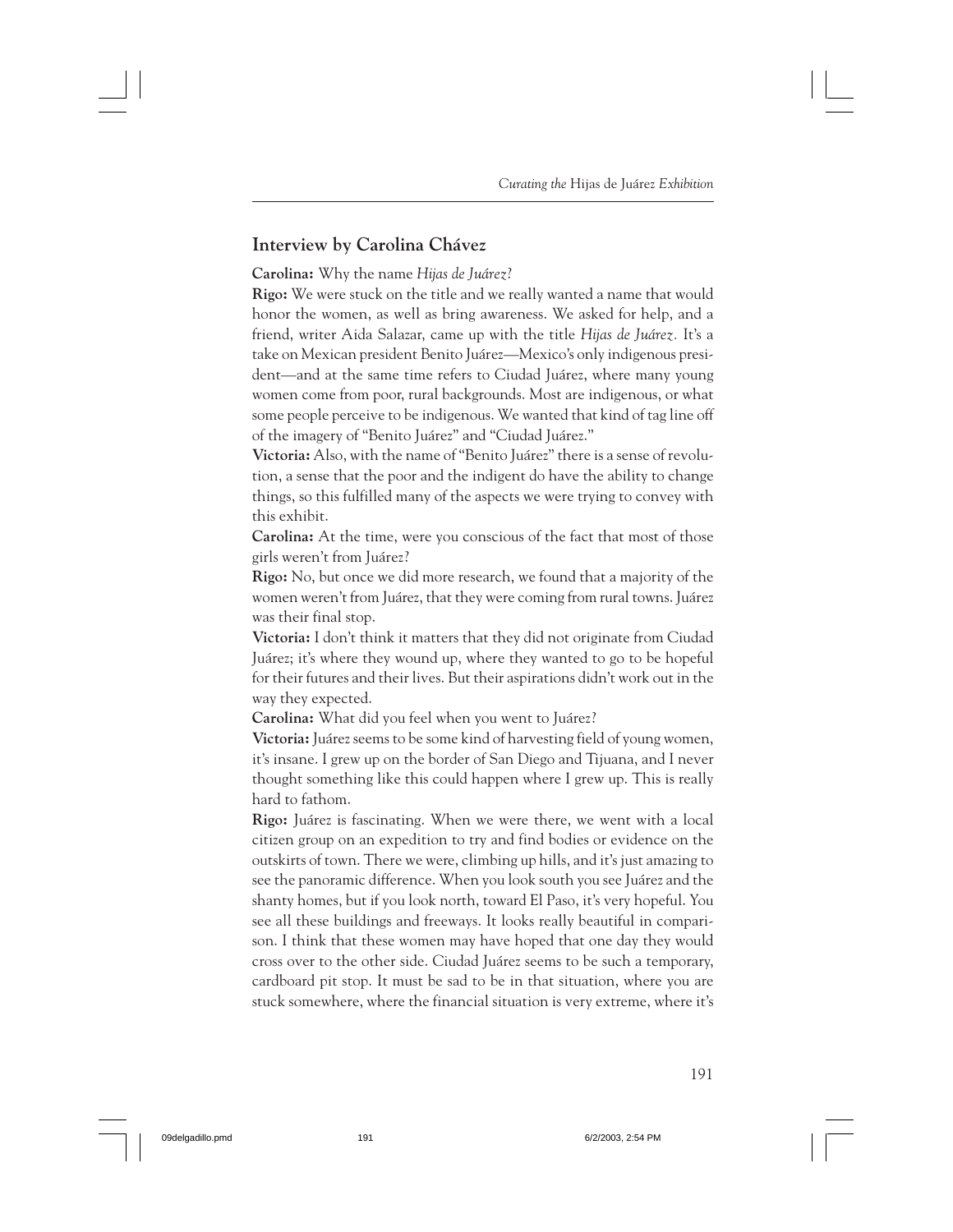literally "the rich and the poor." I would imagine it is like seeing your future and not really getting to it, because you're stuck somewhere else.<sup>8</sup> **Victoria:** And apparently, one of the *Hijas de Juárez* artists, following a community lead, saw that the alleged members of the cartel live in armed-guarded, gated communities! Someone took us past the home of the popular Mexican singer Juan Gabriel, near downtown Juárez. It looks like a Southern plantation, with huge columns in front. Then you see the living conditions for the women who work in the maquilas and live in those shantytowns.

**Rigo:** It seems like a movie. I had to go over there to see for myself. I didn't have to see a dead body, but you sense it. People are scared and it's sad to see people like that.

**Victoria:** Friends in Los Angeles asked me, what if you see a body when you go looking in the hills, won't you freak out? I think I am—we are—so desensitized through our culture that I couldn't say what I would feel. I had no thoughts on this question. I guess I felt that I would just have to experience it to know what to feel. In our culture we are very distrusting and everything is an "urban legend." Things on TV don't make complete sense. Television seems magical, with digital imagery and fantastical plots, nothing seems as if it could be real.

Sometimes things we see on the news and through community lore also seem too bizarre to be real.

**Carolina:** So the show was a way of making it real?

**Victoria:** As artists we curated this art show because that's what we do—we create awareness. We present images to people, that way they can see what's taking place in our world and in ourselves.

**Rigo:** Hopefully *Hijas de Juárez* won't be the end of it, and people will have the energy to do their own shows and partake in some type of activism.



*Fig. 7. NAFTA (2002) by Daisy Tonantzin. Media installation, 10'h x 12'w x 6'd.*

### 192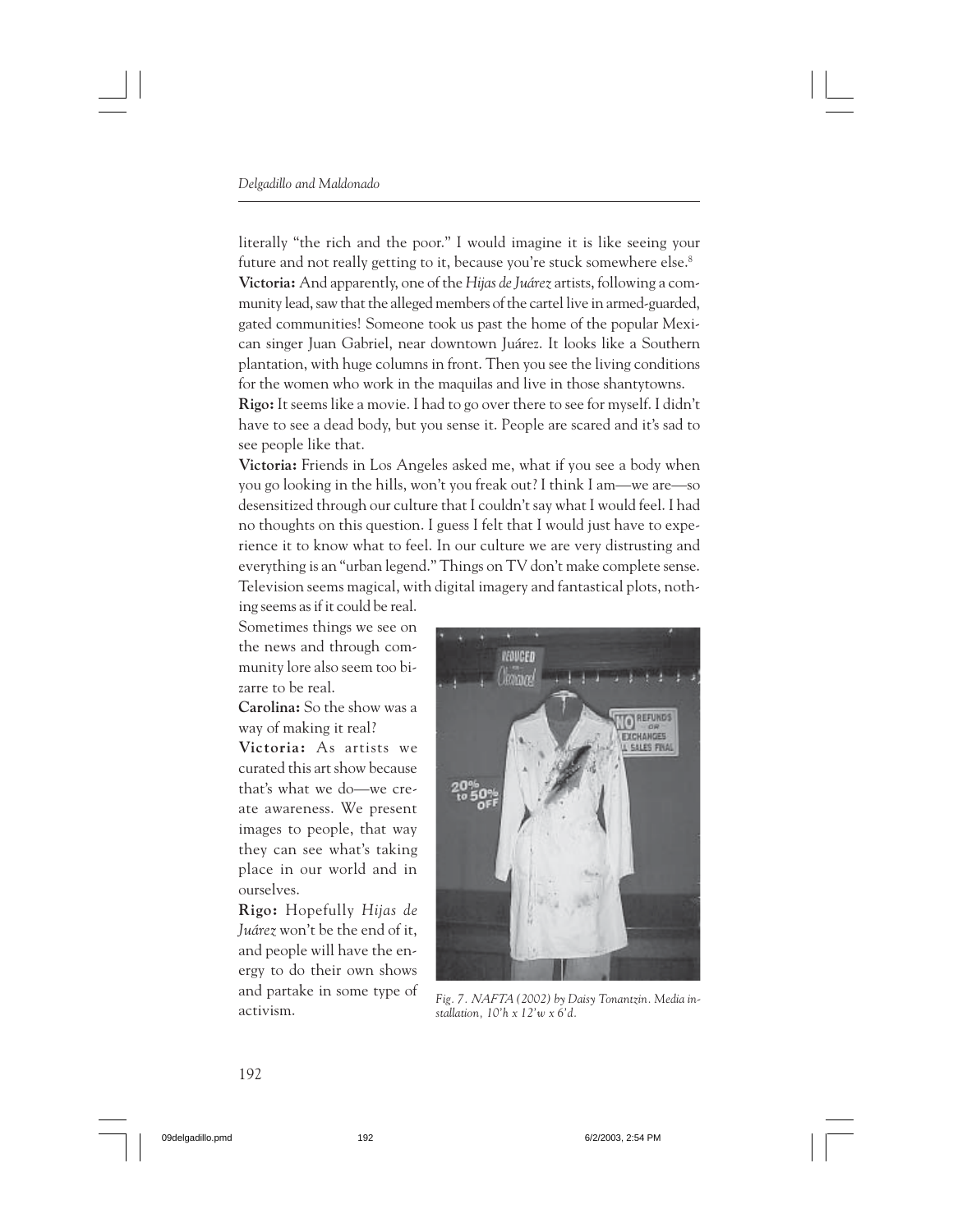**Carolina:** How did you go about selecting the artists for the show? **Rigo:** Most were personal contacts, friends, and people whose work we knew. Some of the artists were part of the exhibit that took place in February 2002 in Juárez, Mexico. Victoria was a part of that exhibit, which was curated by Viejaskandalosas.

**Victoria:** Once we told people our plans for this exhibit, artists would come up and say, "I'm a member of Viejaskandalosas," which meant they had been in the first show in Los Angeles at Self Help Graphics. We tried to bring many of the people from the first show to this one, but we were limited by gallery space.

**Rigo:** Some of the artists were recommended by the SPARC artistic director, Judy Baca. We also had three artists from Mexico.

**Victoria:** The Mexican artists are from Juárez and are Azul's contacts, she's also from Juárez. When we went on the first trip in February 2002 to Juárez, we stayed with some artists there. It's a community in transit because there are people coming and going, so it doesn't feel like an established art community. I would imagine that this is just the nature of this town. There doesn't seem to be a sense of "community" or a purpose bringing all the citizens together.

**Rigo:** We sensed that our presence really inspired them. There were two Chilean women, one an artist, the other a university administrator. We stayed with them and another group of women for the weekend. It was that weekend they began the process of mobilizing to do something. It was at the exhibit that Victoria was in, where they decided "we need to do something," because they were not organized as a collective or as artists. They had never thought to work with each other on issues before.

**Victoria:** They had never used their art for political purposes. My experience of the Zapatista process was that I had to say something. Raul Baltazar and I stood up and spoke (in our pocho Spanish) to this group of artists, victims' families, INBA gallery people, Spanish media people. I said that the Zapatistas say that any person, no matter how young or old, can perform one action to create change. Perhaps one can't deal with all the issues, but any effort that one makes is part of creating a chain reaction for change. That is why we as artists did the exhibit at the INBA in Juárez, because that's what we do—create art, and through that art, create awareness. This creation of awareness was what had brought us to Juárez. Raul also spoke of the creation of a respect for women and the responsibility of the community to honor its women through their deeds. At that moment the artists from Juárez spoke of forming a collective. The room, which had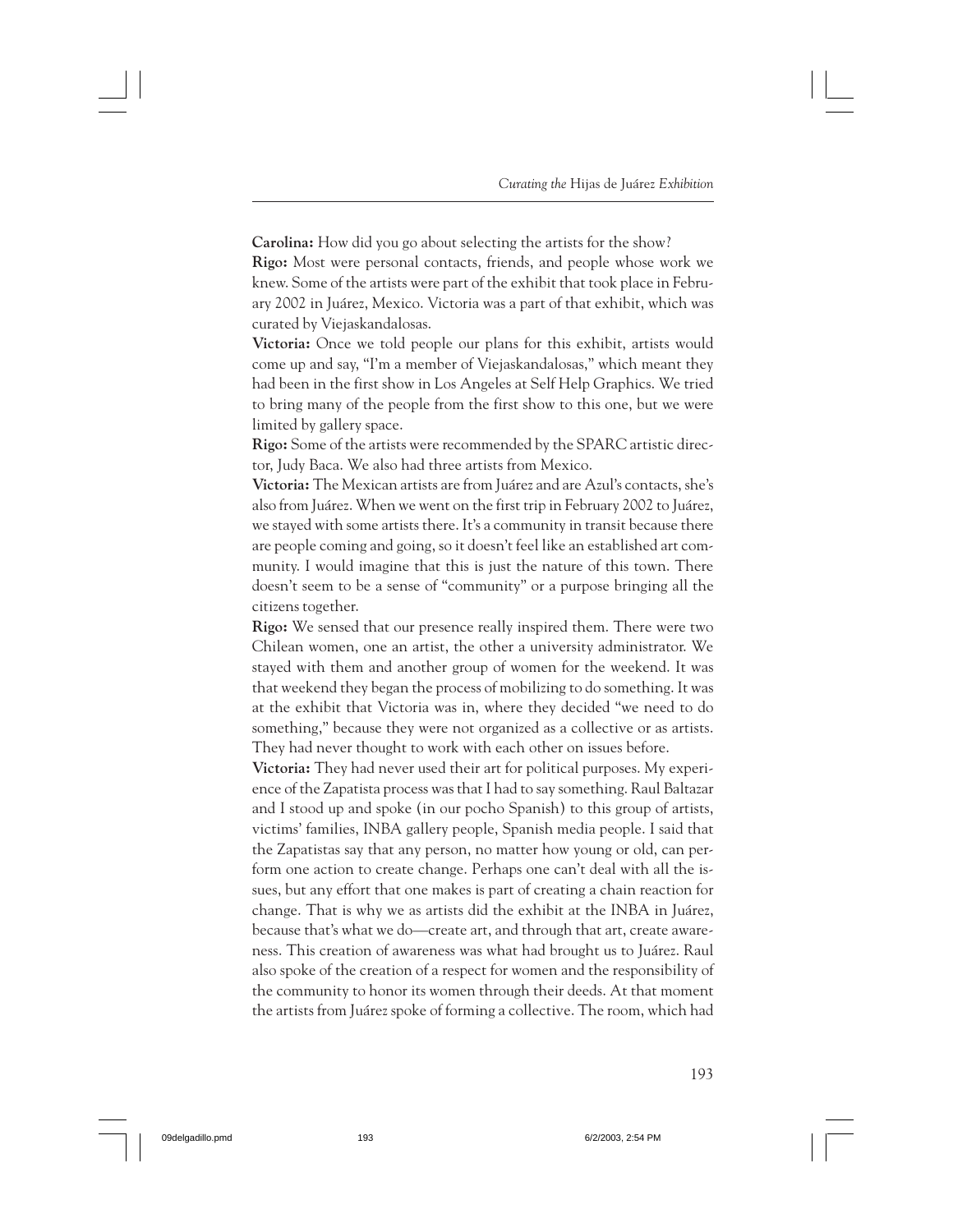

*Fig. 8. Untitled (2002) by Martin Sorrendeguy. Color photograph, 7" x 11".*

been filled with quiet despair, began buzzing with hope and ideas. This year they had a Day of the Dead show. They are the ones who put that big crucifix on the border. This past year they also organized a protest of 300 women at the zócalo in Mexico City. They continue to strategize along with the activist groups in Juárez who are working hard at raising international consciousness about the issues. It's not as if we went over there and told them how to organize. It's more like there was a hopelessness and everything seemed impossible to them. Now they feel that they, as artists, are doing a little more for the community. That's good. It seemed a little more positive the second time we went to Juárez in October 2002.

**Rigo:** They just seemed really happy that we were supporting them. The Juárez artists said, "We need to do something now." It is really important that there is some international pressure. We, coming from L.A.—there were only twelve of us—saw that we made an impact just by going that one time. We let them know that we cared about this issue and that they were not alone. On our way back, Victoria, Raul, and I decided that we were going to do something more. We hadn't planned to create something large-scale like this exhibition. It was going to be a public art piece in which Victoria and Raul would paint a portrait of one of the victims and I would make a frame around it, to hold candles and flowers. The idea was that the piece would be displayed in the neighborhood where the mother lives, to keep her daughter's memory alive. During the march in Juárez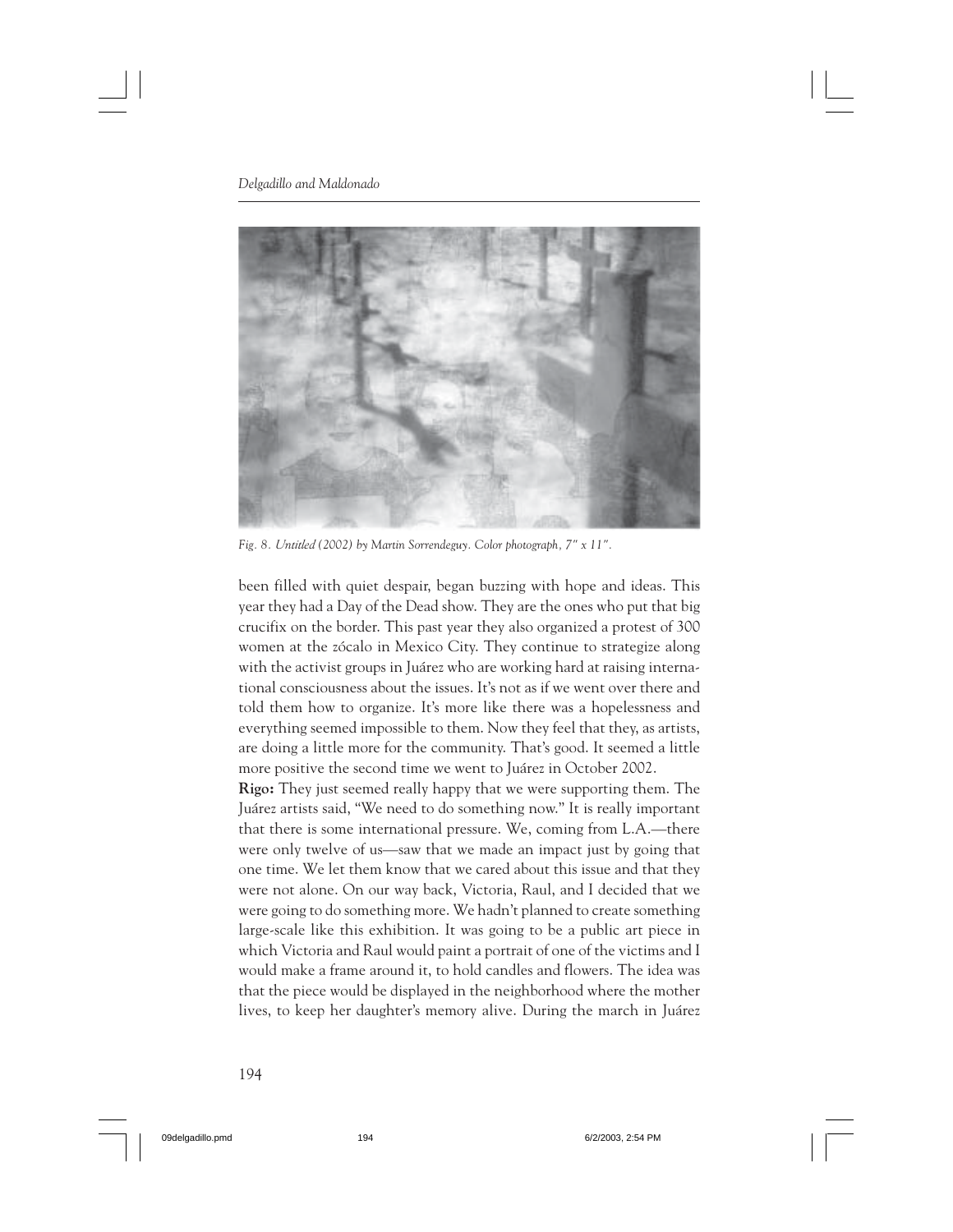Raul's girlfriend Erika Elizondo, a performance artist, started talking to one of the mothers. This woman was the mother of victim Laura Berenice Monárrez. The story was so sad and "real" to us that we became involved with her and them instantly. Erika's excellent Spanish skills and translations for our benefit moved our hearts and thoughts so deeply. Laura Berenice is the image we used throughout the gallery; on the event publicity, especially, we used her eyes. That is how the idea for the exhibit started, through this portrait. The more we talked about it, the more it was an opportunity for us to bring this issue of greater awareness to L.A. People still had questions. Lourdes Portillo's film (*Señorita Extraviada*) was just starting to circulate. No one knew what to do or say about the crimes. We felt we wanted visuals to explain our stories of what was happening in Juárez.

**Carolina:** What kind of art were you expecting from your artists? Did you know what to expect?

**Victoria:** I know that *Señorita Extraviada* really influenced Consuelo Flores and Raul Baltazar. The piece that Raul did inspired the Killsonic group's performance at our Call to Action evening. So it's like the pieces worked off each other, the exhibition pieces and the performance pieces. Elena and Ofelia Esparza were called on to do their usual "paying of homage to



*Fig. 9. Juárez Landscape (2002) by Rigo Maldonado. Installation, wood, latex paint, 20' x 26'. With performance artists Raquel Salinas and Adriana Alba Sanchez at exhibition opening. Photo by Ernesto Maldonado.*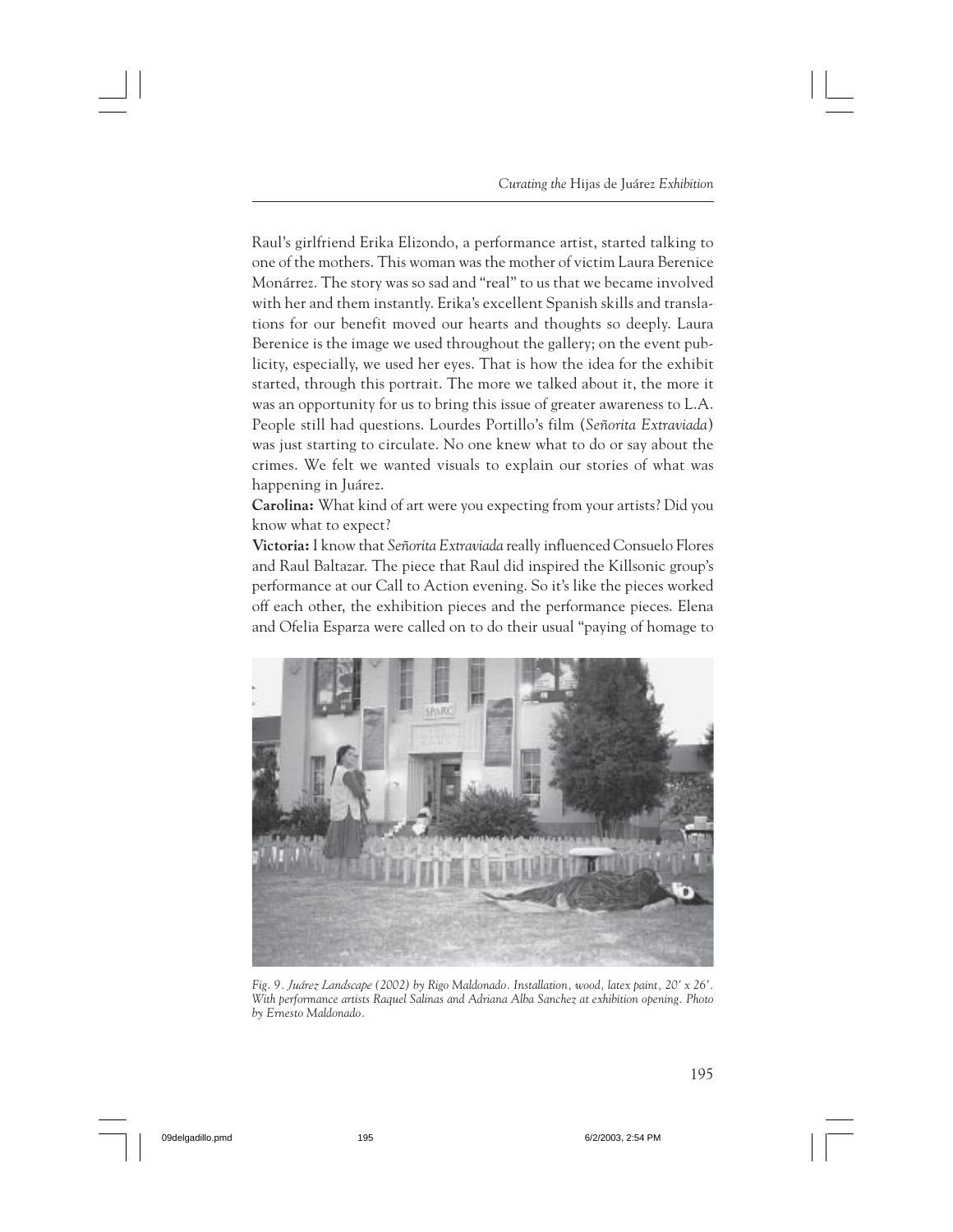lost lives" through their altars. Now we could honor the lives of these young women of Juárez, pay our respects, because that's what Elena and Ofelia could help us do; they are altar makers and we wanted and needed that element in our exhibit.

**Rigo:** The whole mother-daughter element was really important to us when we chose Ofelia and Elena Esparza to do the community altar. We were so moved by the painful story that Laura Berenice's mother told us of her family. We thought it would be symbolic if Ofelia and Elena worked together to create this altar as a mother-daughter team. It was the first time they had ever worked on an altar together.

**Carolina:** How many artists were in the show?

**Rigo:** At first it was forty, then thirty, and then twenty artists.

**Victoria:** We could have gotten forty or more artists who would have loved to be in this exhibit, but the exhibition space wasn't big enough. Many Los Angeles artists were very excited about this project and even though they weren't part it, they participated in the vigil, came to the reception, artists' talk and performance fundraiser. I feel that the Juárez issue will reveal itself in the Los Angeles artists' work.



*Fig. 10. El vientre del desierto (2002) by Raul P. Baltazar. Watercolor, guache, salt, glitter, 38" x 49".*

196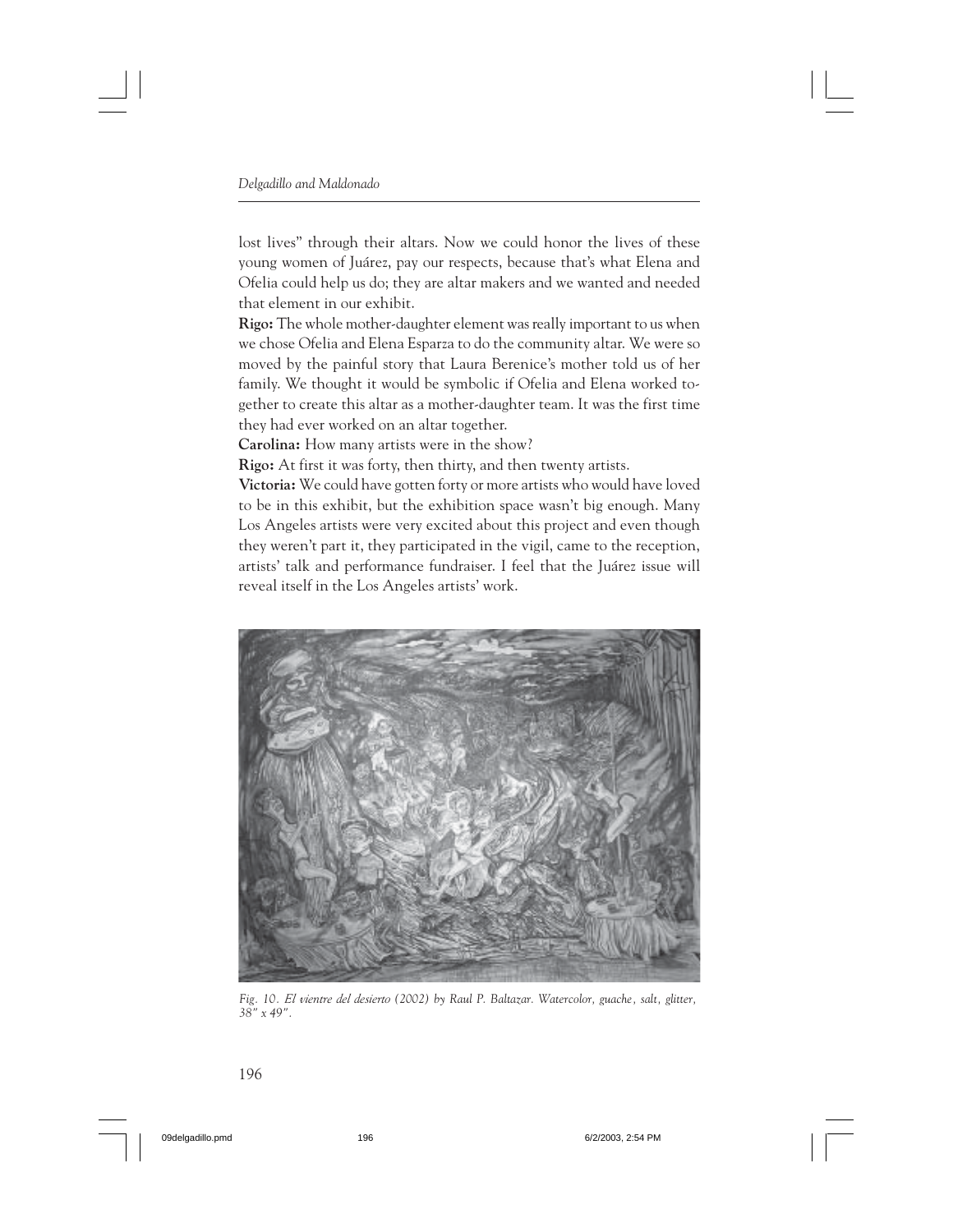**Carolina:** Did the artists in the show already have something they were working on or did you ask them to produce something specifically for the show? **Rigo:** It was a theme-based show. When we sent out our e-mail and contacted the artists we asked them to contribute to "a theme-based show" on the Juárez issue, but we really left it open to whatever they wanted to do. Some of the artists were kind of stuck, and asked me, "Where do we get the research? Tell me some more information." We became the researchers, we became the source of all this information, so that they could pro-

duce their pieces.

**Victoria:** It took Rigo something like six hours to get the images that we used at the vigil, just to get to the FBI files with pictures. This whole thing called for a huge amount of computer research.

**Rigo:** You know? Then, there was not a lot of information available. Now, you can punch in Juárez and find so much out. Even before the show, it was really hard for us to get the research we needed. There were only two women I knew at the time who were doing active research: Lourdes Portillo, the filmmaker, and Diana Washington Valdéz, a reporter for the *El Paso Times*. **Carolina:** Do you think an artist is responsible for doing more than just mirroring reality?

**Rigo:** Every artist has a process when he or she is working on a piece. I know that Raul was having so many issues with his piece, because of the really heavy and dark images he was working on. People were pissed off when they saw it. His watercolor has cartoon-like images of women being dismembered and cut up and it addresses issues of brutality, sexual abuse, corporate power, and exploitation. It also included an image of an indigenous women in the upper left section of the painting who appears to be trying to heal the situation in Juarez by symbolically covering the victims with a magical powder.

**Victoria:** Of all the pieces in the show, Raul Baltazar's was the one people wrote about the most. I believe it was the one that made them think the most. People would gravitate to it. People got angry. Men were ashamed. Of all the pieces in the show, that one stood out because it told a whole story on its own. As Rigo said, we didn't want people to come in and just say, "Oh, look how cute, look at the flowers," or "That one makes me feel good," without knowing what the issues are. This was our opportunity to let people know what the issues are. Victor Rosas had another thought-provoking piece we liked that wasn't in our exhibit; it was banned from the Juárez show. It was a huge circle of women's clothes sprinkled with blood, with one pair of factory worker's shoes painted pristine white. In the middle of this circle of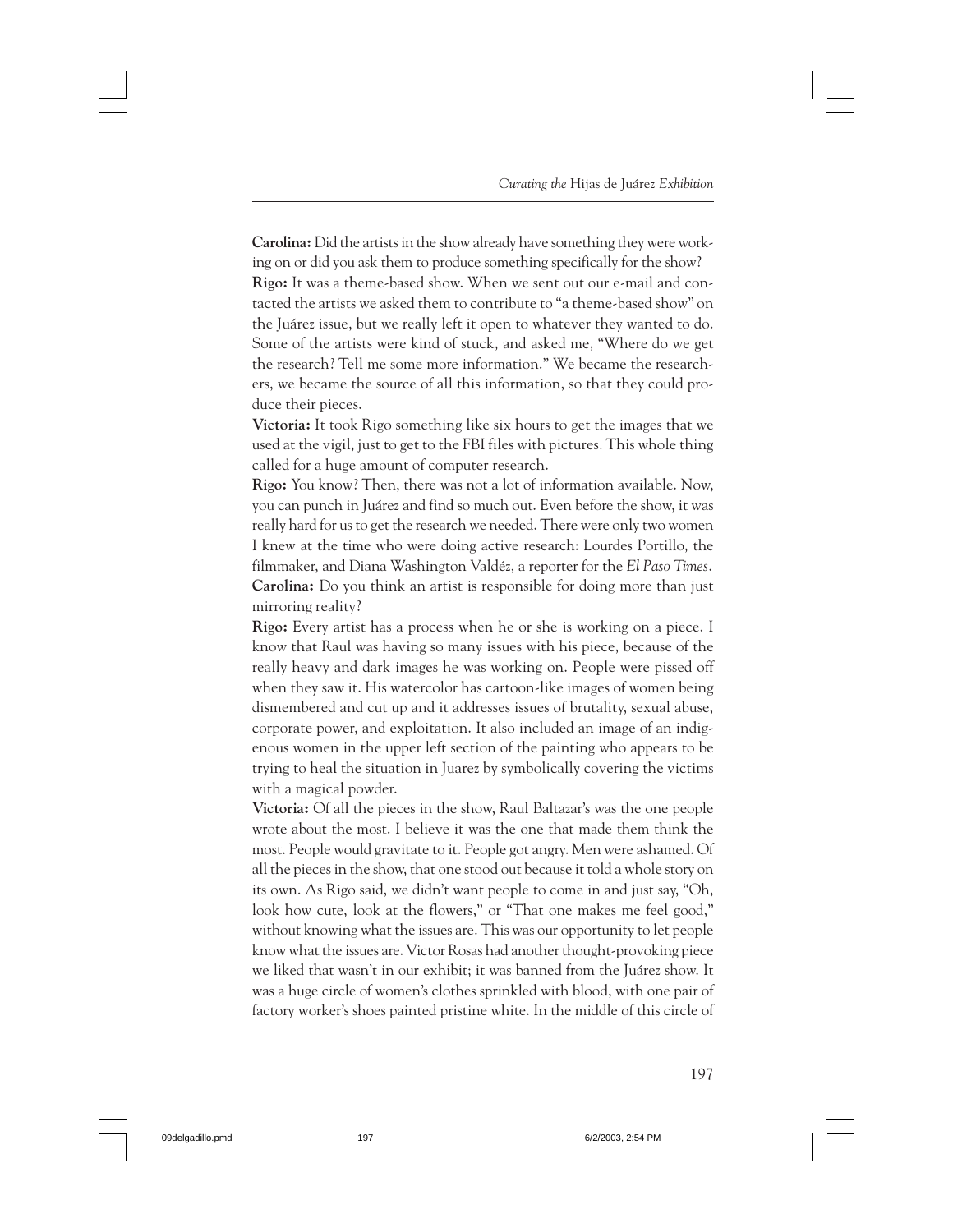clothes was a mirror and a huge penis on top of it. We just didn't have enough space at SPARC to put this one in the *Hijas de Juárez* exhibit.

**Rigo:** I was relieved that women came to the defense of Raul's piece because I didn't want this to turn into a "women's-only issue." Clearly men are also affected, not as much as women, but they are also being dehumanized. I think it was good that there were some women in the audience who came to the defense of Raul's piece at the community forum with the artists because, in essence, that created a dialogue.

**Carolina:** Other than raising consciousness, what did you want to get from this exhibit?

**Rigo:** If the whole show had been just about hope, I don't think it would have had the same impact. If everything had been all pretty, we would not have seen the reality of what was happening in Juárez. The reality is that women are being murdered and mutilated. I am glad that some of the pieces in the *Hijas de Juárez* exhibit were horrible. I know that the first time I saw Raul's piece, I got sick to my stomach, but that's exactly what we saw in Juárez.

**Victoria:** Or, at least what we felt in Juárez, all the fear that the people who live there have to deal with. The people we scanned the hills with, looking for bodies, are called *la banda civil.* They kept talking about civic pride, how they loved their city, how this horrible thing had come to their city, how embarrassed they were that we in Los Angeles would think that everyone from Juárez is a murderer or a horrible human being. It was overwhelming to see the sadness of these people, who with very few resources were trying to do something. They go to schools and talk to the kids about safety. They offer carpool services to girls coming home late at night from their shifts at the maquilas.

**Rigo:** They teach sex education and crime prevention in the schools. These are all volunteers, that is where the hope comes in, too, because we can't have this negative image of Juárez. Positive things are happening, people create their lives there, they have to have some type of hope to continue being part of that city.

**Carolina:** During your research did you have any emotional anxieties? **Rigo:** Yes, especially when I was looking through the FBI files. I was doing this at work and I would have to stop, I would get sick to my stomach seeing woman after woman. I went to this forensic website, and it showed how the women had died. My original artwork was going to be a torso and it was going to be body parts. I wanted to show the different ways the girls were being killed. I had to stop doing that because I was having night-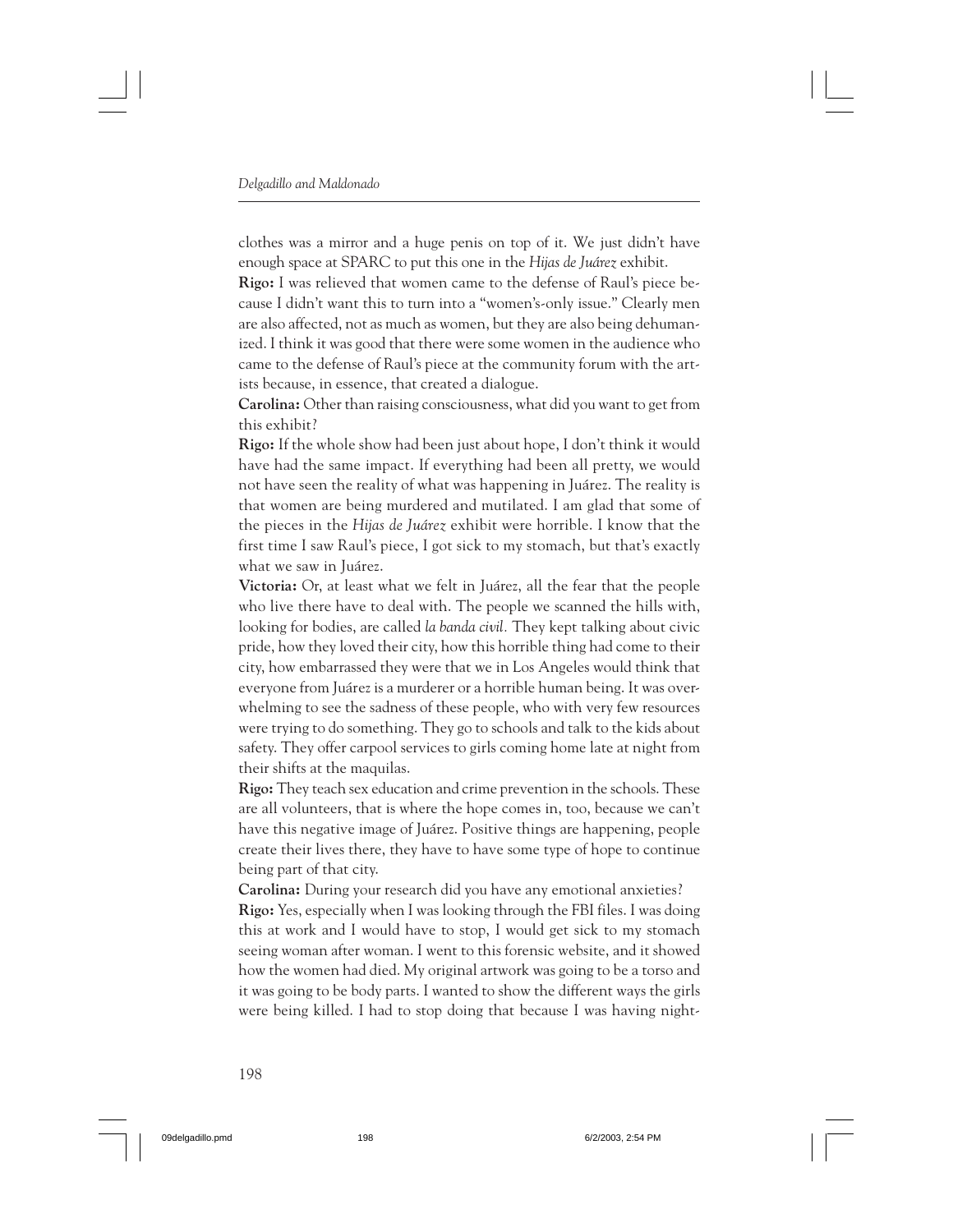*Curating the* Hijas de Juárez *Exhibition*



*Fig. 11. ¡Justicia! (2002) by Yreina Cervántez. Mixed media 28" x 38". Photo by Victoria Delgadillo.*

mares. I started worrying about my family, especially my three older sisters. It was like, "Wow this could happen to my sisters." I was really emotional and distressed. I have never put so much emotion into organizing a show. **Victoria:** I think in the beginning I was a lot angrier. "This is the genocide of women," I kept saying, "it's a holocaust of women." I was very angry, and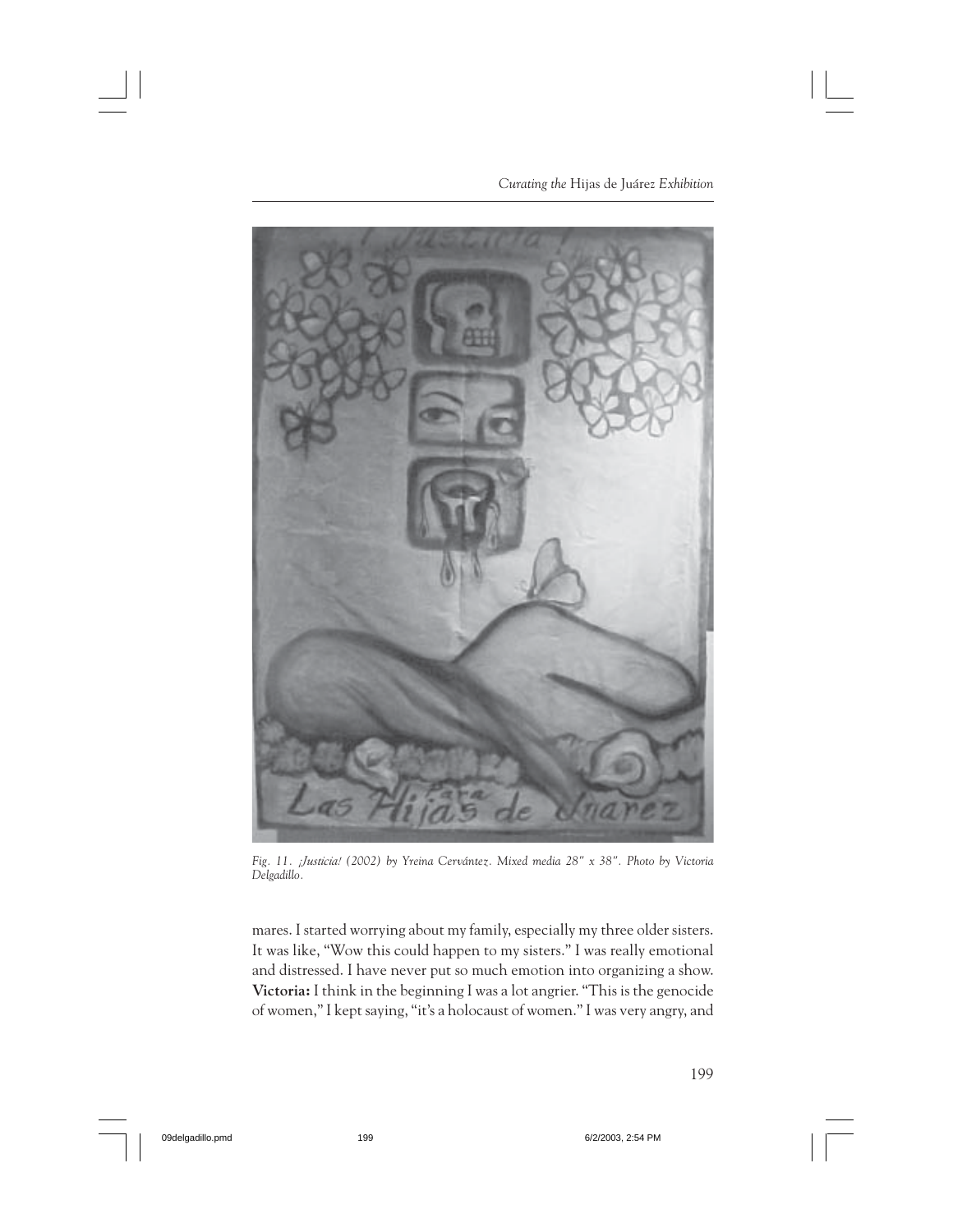Rigo would say, "Well, we don't know. We can't assume who the people are that are doing this, or for what reason. So let's allow the artists to explore that themselves." So that's why the pieces are so diverse and the artists show a lot of different interpretations of what's going on. **Carolina:** Up to now how important do you think the role of the artist has been in raising social consciousness about the crimes?



*Fig. 12. Desert Blood (2002) by Alma López. Digital art print, 18" x 24". Photo by SPARC staff.*

200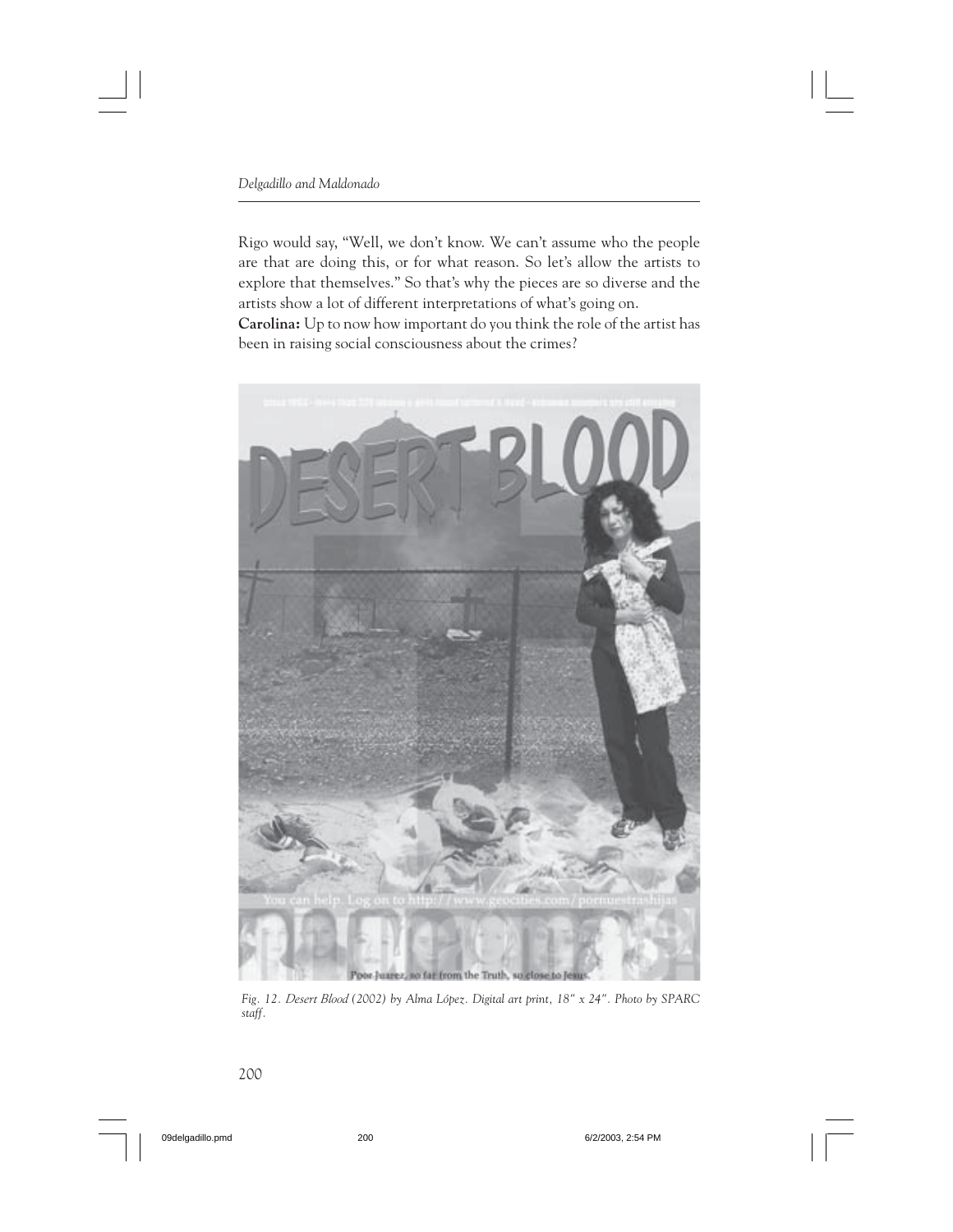**Rigo:** I think that we have reached people who would not have been reached otherwise. It's not a Latino thing, it's not a woman thing, it's a humanity thing. We have people from all walks of life coming to the gallery. One thing that we planned was having the vigil on December 12, which is one of the sacred days for Latinos, el Día de la Virgen de Guadalupe. That was really important, because we reached people who would never go to a gallery. We had the vigil on Olvera Street. We weren't trying to disrespect the virgin, but we wanted to make people aware.

**Victoria:** One of the big things that this show accomplished was that the City Council of Los Angeles is in the process of mailing a resolution to President Fox of Mexico, asking him to investigate the murders. This was done on behalf of the *Hijas de Juárez* exhibit. A professor came from Ohio and asked us if her University of Dayton art students could create an exhibit (using the same title) to create awareness on this issue in their state. We thought that was a great idea. Similarly, other activists, and offers to help create awareness, came from places we didn't expectt. People need to become aware in order to make something change. We need to make those who are doing this afraid. We were featured on PBS, and a Los Angeles judge came up to me and thanked me for bringing this issue to the community. She felt it was very important.

**Rigo:** I wanted people to be angry and pissed off when they came out of the gallery, especially looking at Victor's torso and Raul's painting, in which you see these women being dismembered and cut up. And, I believe that is what happened. I think that when people become angry, they are more apt to do something. When people walk out of a gallery and say, "Oh, I saw these pretty landscapes," they saw something pretty and that's it. When you walk out of the gallery angry, the anger stays with you. It motivates you to take action.

## **Notes**

1. With this exhibition and its related programming, SPARC launched a year-long effort known as the "Juárez Project" to bring awareness to the plight of the murdered women and to engage and mobilize the general public in Los Angeles on the issue. SPARC played an important role in providing vital funding, sponsorship, resources, and space for the exhibition, which is part of the twentysix-year commitment SPARC has made to ensure that an alternative activist vision